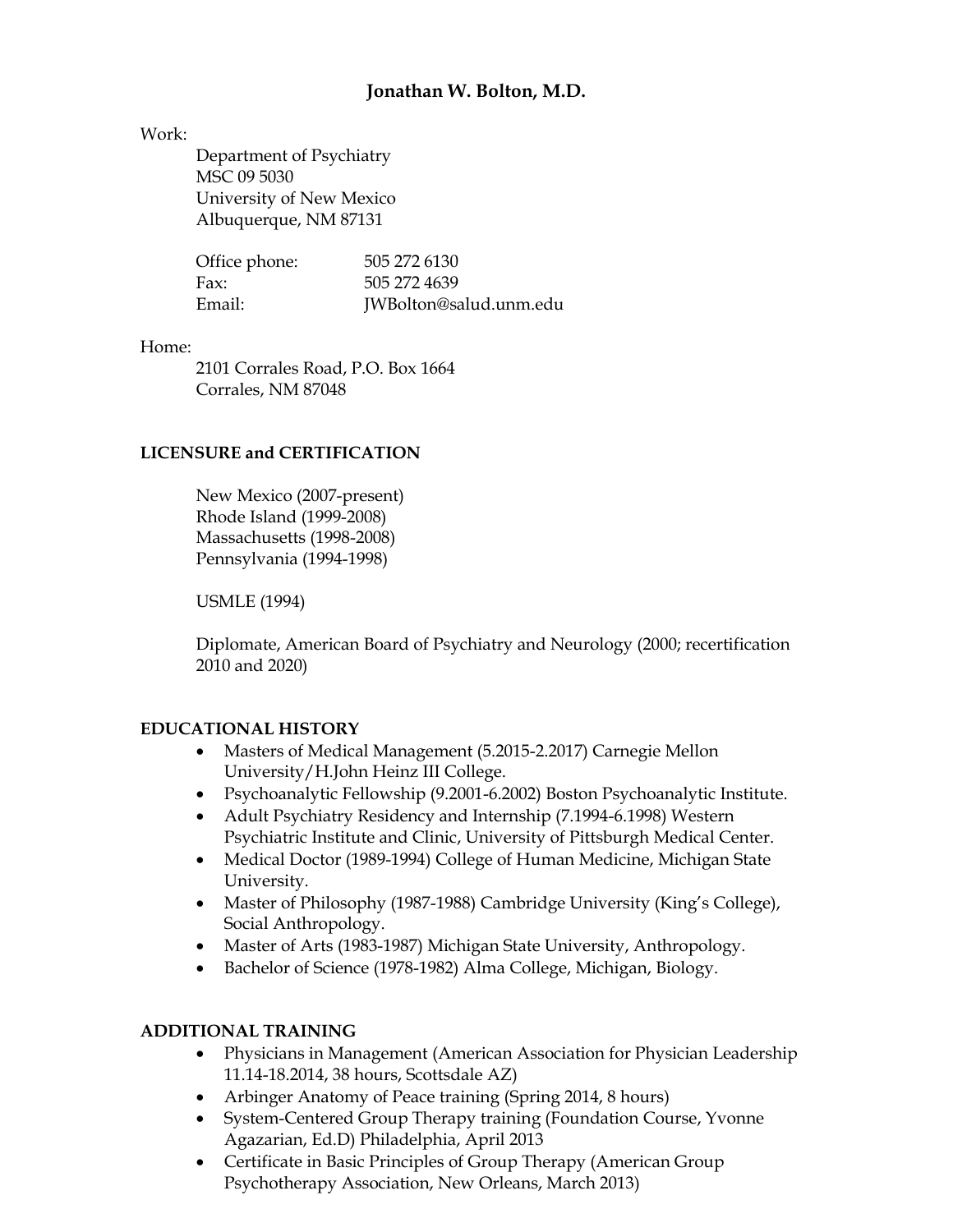- Conflict Mediation training and certification (UNM Office of Ombudsperson, Feb and March 2013)
- Crucial Confrontations training (UNM Department of Anaesthesiology/Dr. Sally Fortner, Spring, 16 hours, 2013)
- Post-graduate Program, Bowen Family Systems Therapy, Bowen Center for the Study of the Family, Georgetown Washington DC. Sept 2012 to June 2013
- Medical Education Scholars Program, University of New Mexico School of Medicine (2009-2011)
- Clinical Hypnosis Basic Training (1999), Department of Behavioral Medicine, The Cambridge Hospital.

## **EMPLOYMENT HISTORY**

- Associate Vice Chancellor for Academic Affairs (2017-present)
- Director, HSC Institute of Ethics; Chair, UNM Hospital Ethics Committee (7.2019-present)
- Director, Office of Professionalism, Health Sciences Center, University of New Mexico. (2011 to present; 0.65 FTE)
- Acting Vice Chancellor for Academic Affairs, Health Sciences Center, University of New Mexico (3.16 to 9.16)
- Director, Center for Professionalism and the Study of Clinical Culture, University of New Mexico Health Sciences Center (7.2017-present)

Psychiatrist (8.2008 to present) Department of Psychiatry, University of New Mexico.

- Medical Director, University Psychiatric Consultants Clinic (5.2016 to present)
- Medical Director, General Clinic (1.2010 to 6.2011)
- Staff Psychiatrist
	- General Clinic (8.2008 to 6.2010)
	- University Psychiatric Consultants (8.2008 to present)
	- Psychiatric Emergency Services (8.2011 to present)
	- Center for Rural and Community Behavioral Health (8.2013 to present)
		- Telepsychiatry:
			- Spirit Lake Reservation, Indian Health Service Clinic, Fort Totten, North Dakota (8.2013 to 8.2018)
			- Hidalgo Medical Services, Silver City, New Mexico (8.2013 to 8.2014)
	- Assertive Community Treatment Team, UNM (8.1.2014 to present)

Psychiatrist (9.2005-6.2008) Psychological Services, Brown University.

Psychiatrist (9.1999-3.2006) Private Practice, Providence, Rhode Island.

Psychiatrist (8.1998-12.2002) Cambridge Health Alliance, Cambridge, Massachusetts.

- Medical Director (9.1998-12.2002) Portuguese Mental Health Team (East Cambridge Health Center)
- Attending Psychiatrist (9.1998-6.2000) Out-patient mental health team (Central Street Health Center)
- Psychiatrist (7.2000-6.2001) Latino Mental Health Center (Windsor Street Health Center)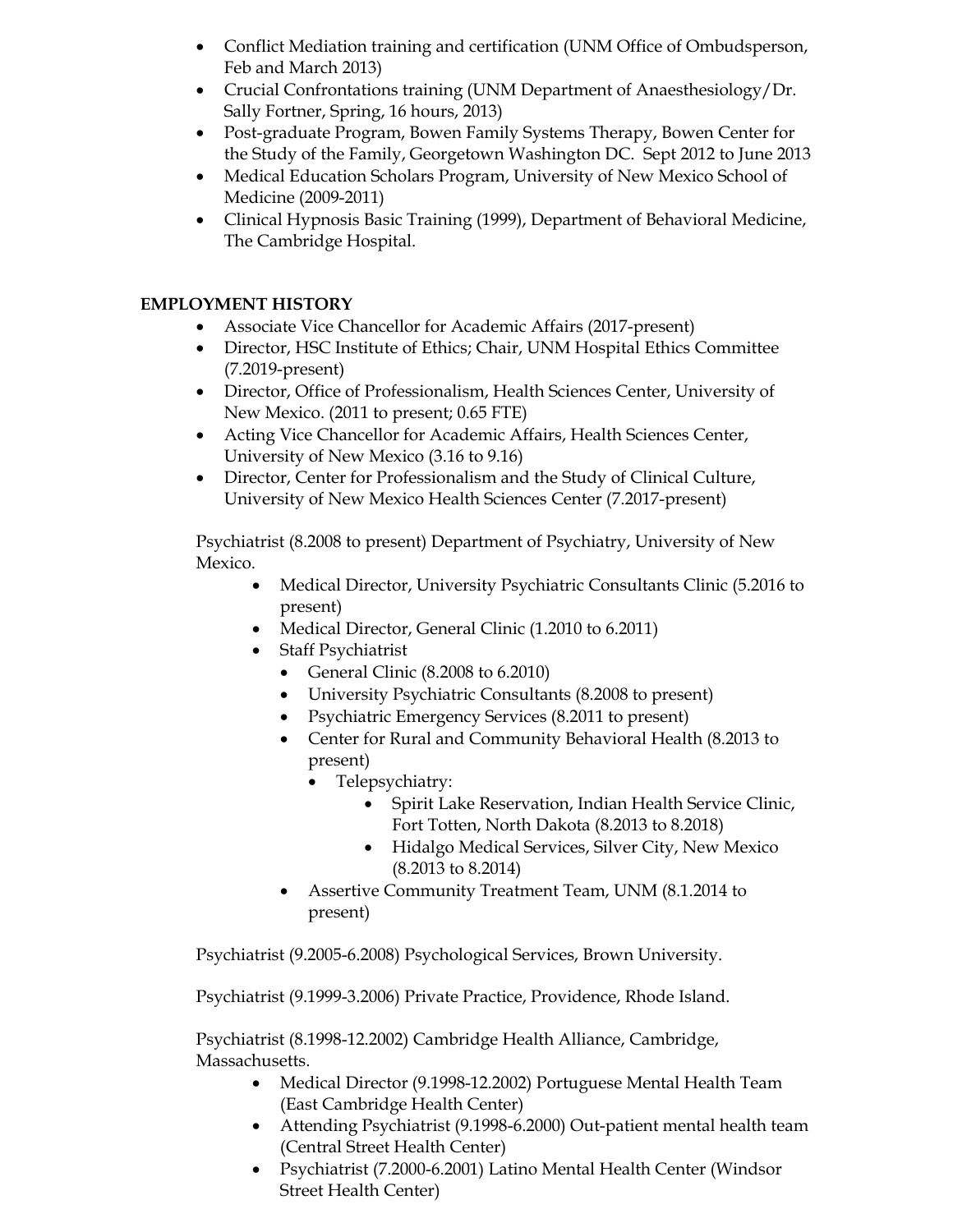## **Appointments**

- Associate Vice Chancellor for Academic Affairs, Health Sciences Center, University of New Mexico (7.2017-present)
- Professor (7.2017-present) Department of Psychiatry, University of New Mexico
- Associate Professor (7.2011 to 7.2017) Department of Psychiatry, University of New Mexico.
- Assistant Professor (8.2008 to 6.2011) Department of Psychiatry, University of New Mexico.
- Instructor (2009 to 2010) Department of Anthropology, University of New Mexico.
- Clinical Assistant Professor (1999-2008) Department of Psychiatry and Human Behavior, Brown University.
- Visiting Lecturer (2008) Department of Anthropology, Brown University.
- Instructor (1998-2003) Department of Psychiatry, Cambridge Hospital/ Harvard University School of Medicine.
- Clinical Instructor and Lecturer (1997-1998) Department of Psychiatry, Western Psychiatric Institute and Clinic, University of Pittsburgh.
- Supervisor of undergraduate students (1988) Social and Political Science Department, University of Cambridge (Christ's, Queens' and St. Catherine's Colleges).

# **PROFESSIONAL RECOGNITION**

- Alpha Omega Alpha honorary society. Faculty election (2015)
- Junior Faculty Development Award (2001-2003) Association for Academic Psychiatry.
- Mead Johnson Fellowship in Public Psychiatry (1996-1998) American Psychiatric Association.
- Foreign Language and Areas Studies Fellowship (1990-1992) Center for Advanced Study in International Development, Michigan State University (Portuguese—beginning, intermediate, advanced)
- Phi Kappa Phi National Honorary Society for Scholarship (1987).
- Omicron Delta Kappa National Honorary Society for Leadership (1982).
- Michigan Scholar (1981-1982).
- Meda Graham Scholarship (1980, 1981) Alma College.

# **EXTRAMURAL PROFESSIONAL ACTIVITIES**

- Editorial Board, Academic Psychiatry (2015—2018)
- Ad hoc reviewer: Academic Psychiatry; Medical Education; Academic Medicine
- Consultant for presenters: Association for Academic Psychiatry (2010)
- Abstract reviewer: Research in Medical Education (2011)
- Association for Academic Psychiatry Communications Committee (2014- 2018)

# **INVITED LECTURES**

# National and International Presentations

- *Difficult conversations: Using feedback in difficult situations*. Experimental Biology Annual Conference, Orlando, Florida, April 8, 2019
- *Educating residents in the age of organizations and RVUs.* Plenary Speech, Association of Academic Psychiatry, Denver CO, September 8, 2017.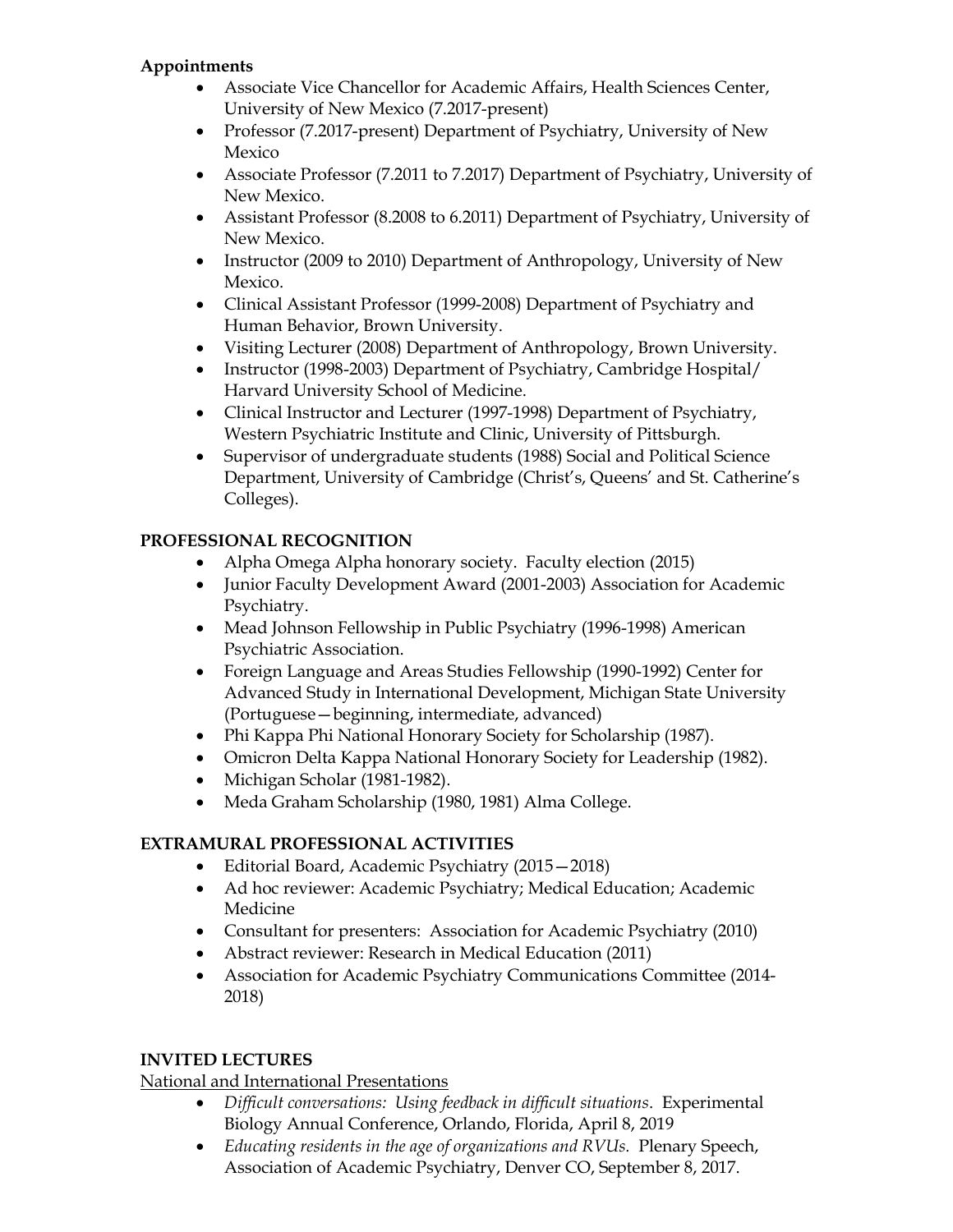- *Horses and Zebras: Common professionalism problems and special cases* (with Ellen Friedman, MD Baylor College of Medicine), Group on Faculty Affairs (Association of American Medical Colleges) Professional Development Conference, Austin Texas, 7.29.17)
- *Stories of illness: Exploring patients' experiences of illness through literature and the medical humanities* (with David Elkin MD) Association of Directors of Medical Student Education in Psychiatry Annual Meeting, Albuquerque, 6.16.17.
- *Tackling the difficult medical student-patient relationship head-on: promoting reflection, wellness, and recruitment* (with Deborah Dellmore MD, Jeanne Bereiter). Association of Directors of Medical Student Education in Psychiatry Annual Meeting, Albuquerque, 6.17.17.
- *Professionalism and how to assess unprofessional behavior.* Department of Psychiatry, University of Florida, Gainesville 10.12.15.
- *Interpersonal traps: An introduction to interpersonal dynamics for students and teachers* (with David Elkin MD, Gilbert Villela MD), Association for Academic Psychiatry, San Antonio Texas, 9.19.15.
- *Creating Professionalism Best Practices.* College of Dental Medicine, Western University of Health Sciences, Faculty and Staff Retreat/Workshop, Pomona CA. 6.19.15.
- *How to understand professionalism and unprofessionalism in four questions.* Academy of Professionalism in Health Care. Louisville, KY. 5.6.15.
- *Social Psychology in six classic experiments: Implications for teaching and leadership.* (with David Elkin MD, Gilbert Villela MD). Association for Academic Psychiatry, Portland Oregon, 9.18.14.
- *How to manage your boss: Using your psychotherapeutic mojo.* Association for Academic Psychiatry, Portland Oregon, 9.17.14.
- *Assessing unprofessional behavior with two questions.* Association for Academic Psychiatry, Portland Oregon, 9.17.14.
- *Modes of inference in clinical practice*. Association for the Advancement of Psychiatry and Philosophy Annual Meeting. New York City, 5.4.14.
- *Seeing triangles: Understanding how conflict flows among and between residents and faculty, and through a department.* Association of American Medical Colleges, Western Group on Educational Affairs, University of Hawaii, Honolulu HI, 3.25.14
- *Teaching Apology: How to rescue a relationship after a collision.* Association of American Medical Colleges, Western Group on Educational Affairs, University of Hawaii, Honolulu HI, 3.24.14
- *Seeing triangles: Understanding how conflict flows among and between residents and faculty, and through a department.* Association for Academic Psychiatry National Meeting, Charleston SC 10.17.13
- *Is there a place for 'Tragedy' in the curriculum?* (With David Elkin MD, University of California San Francisco) Association for Academic Psychiatry National Meeting, Charleston SC 10.18.13
- *Professionalism in Medicine: Relational vs. virtue-based models.* Health Education Grand Rounds, University of Alberta School of Medicine and Dentistry, Edmonton, Alberta 9.19.13
- *Teaching apology in medical education.* Undergraduate Medical Education Retreat, University of Alberta School of Medicine and Dentistry, Edmonton, Alberta. 9.18.13
- *Understanding unprofessional behavior*. Association of American Medical Colleges, Western Group on Educational Affairs. University of California, Irvine School of Medicine. 5.5.13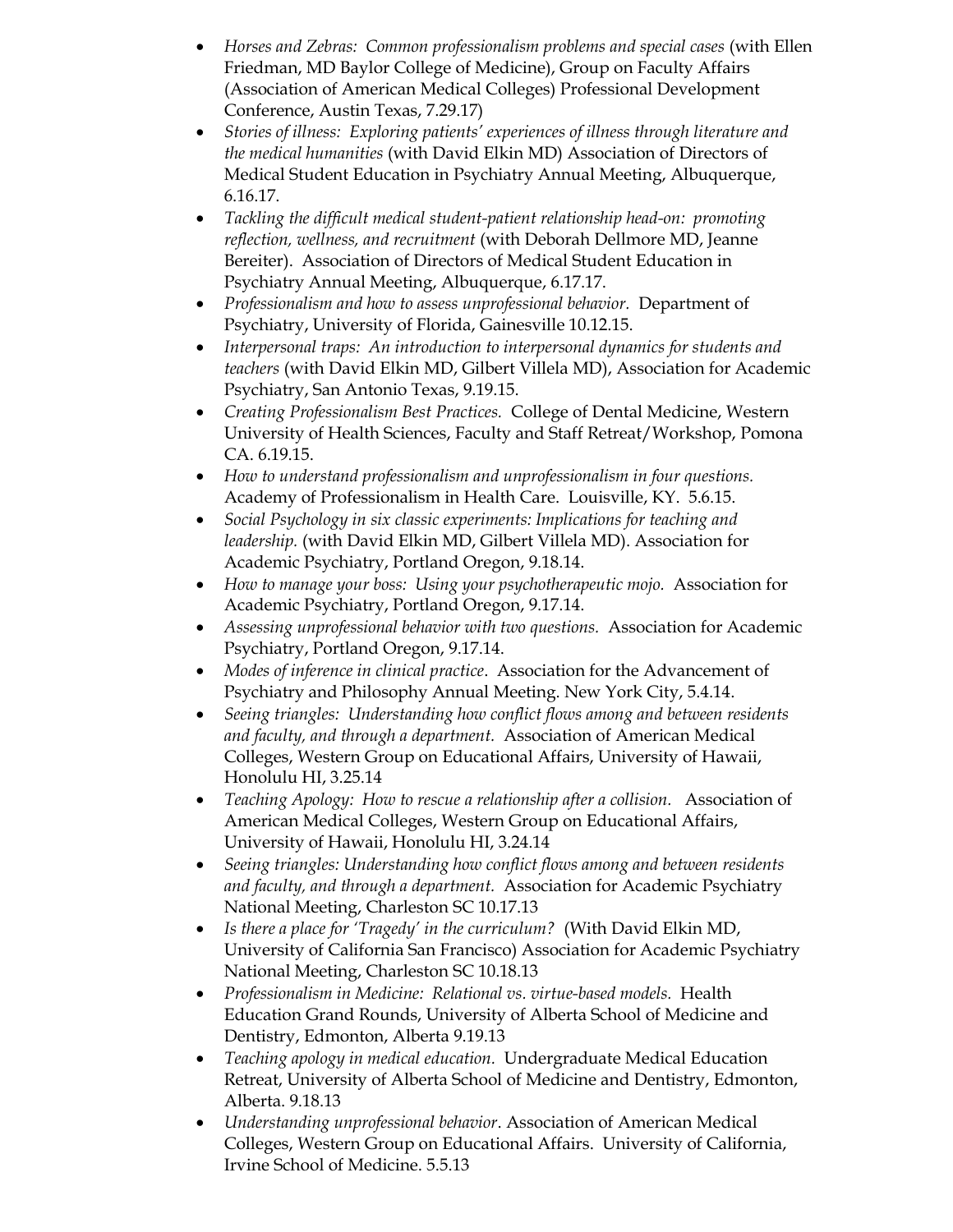- *Mistreatment Woes: working together to solve the problem.* American Association of Medical Colleges, Western Regional Conference, University of California, Irvine School of Medicine. Panel: Chair—Joyce Fried, University of California, Los Angeles; Donna Elliot MD University of Southern California; Maxine Papadakis MD University of California, San Francisco; Margaret Stuber MD University of California, Los Angeles; John Scales, Jr. MD Robert Wood Johnson Foundation; Jonathan Bolton MD UNM. 5.4.13
- *The Can't, Won't, Oops Model of Unprofessional Behavior.* American Association of Directors of Psychiatric Residency Training Annual Meeting. Fort Lauderdale, FL. 3.8.13
- *How anxiety flows through an academic-clinical department: A case study.* Postgraduate program in Bowen Family Systems Theory and Applications, Bowen Center, Washington DC. 3.4.13
- *"Doctor, all you do is ask questions": Reflections on Interview Tradecraft.* Psychiatry Grand Rounds, University of Texas Southwestern, Dallas TX. 11.14.12
- *How to stop residents from asking questions*. Association for Academic Psychiatry Annual Meeting. Nashville TN, 10.11.12.
- *The Can't, Won't, Oops model of unprofessional behavior*. Association for Academic Psychiatry Annual Meeting. Nashville TN, 10.12.12.
- *Case formulation after Engel: the 4P model*. Association for the Advancement of Philosophy and Psychiatry Annual Meeting. Philadelphia PA, 5.5.12.
- *How to stop residents from asking questions.* Association for Academic Psychiatry Annual Meeting, Flagstaff AZ, 9.22.11.
- *Using the humanities in medical education.* (With David Elkin, MD, UCSF); Association for Academic Psychiatry Annual Meeting, Flagstaff AZ, 9.23.11.
- *The four-question interview psychiatric interview, and how to get residents to use it.* (Association for Academic Psychiatry Annual Meeting, Pasadena CA, 9.22.10.
- *Pills and Persuasion*. Adult Psychopharmacology Conference. Harvard Medical School Continuing Education Series (The Cambridge Hospital Series). 4.1.06.
- *Teaching the Three P's of Case-Formulation*. Association for Academic Psychiatry Annual Meeting, Toronto, October, 2002.
- *Prevalence of Depressive Symptoms and Illness Behavior in Patients of Chiropractors*. Institute on Psychiatric Services, Washington DC, 1997.
- *Trust, Healing and the Conditional* Surrender. Third Annual Symposium on Complementary Medicine, Exeter, England, 1995.
- *On the Importance of Tigers and Tigritude: Medical Practice and Anthropological Bias.* (Anthropologists as Physicians, and Vice-Versa: Theoretical and Methodological Issues). American Anthropological Association 90th Annual Meeting, Chicago, 1991.

# Local Presentations

- *Suicide for Ethicists.* Clinical Ethics Certificate Program. 4.27.22
- *Doing Ethics: The Ethics Committee and the Ethics Consultation Service.* Grand Rounds, Department of Psychiatry and Behavioral Science. 4.1.22
- *Truth and Truth-telling in Clinical settings.* Maternal and Fetal Medicine Division, Department of Obstetrics and Gynecology. 2.8.22
- *Clinical Assessment of Suicide.*
	- o Neurology Grand Rounds, UNM SOM. 12.3.21
	- o Emergency Medicine Grand Rounds, UNM SOM 1.5.22
	- o Pediatrics Grand Rounds, UNM SOM 3.10.22
- *Theoretical Knowledge and Practical Reasoning in Medical School.* Presentation to Bioethics Interest Group, UNM SOM. 11/30/21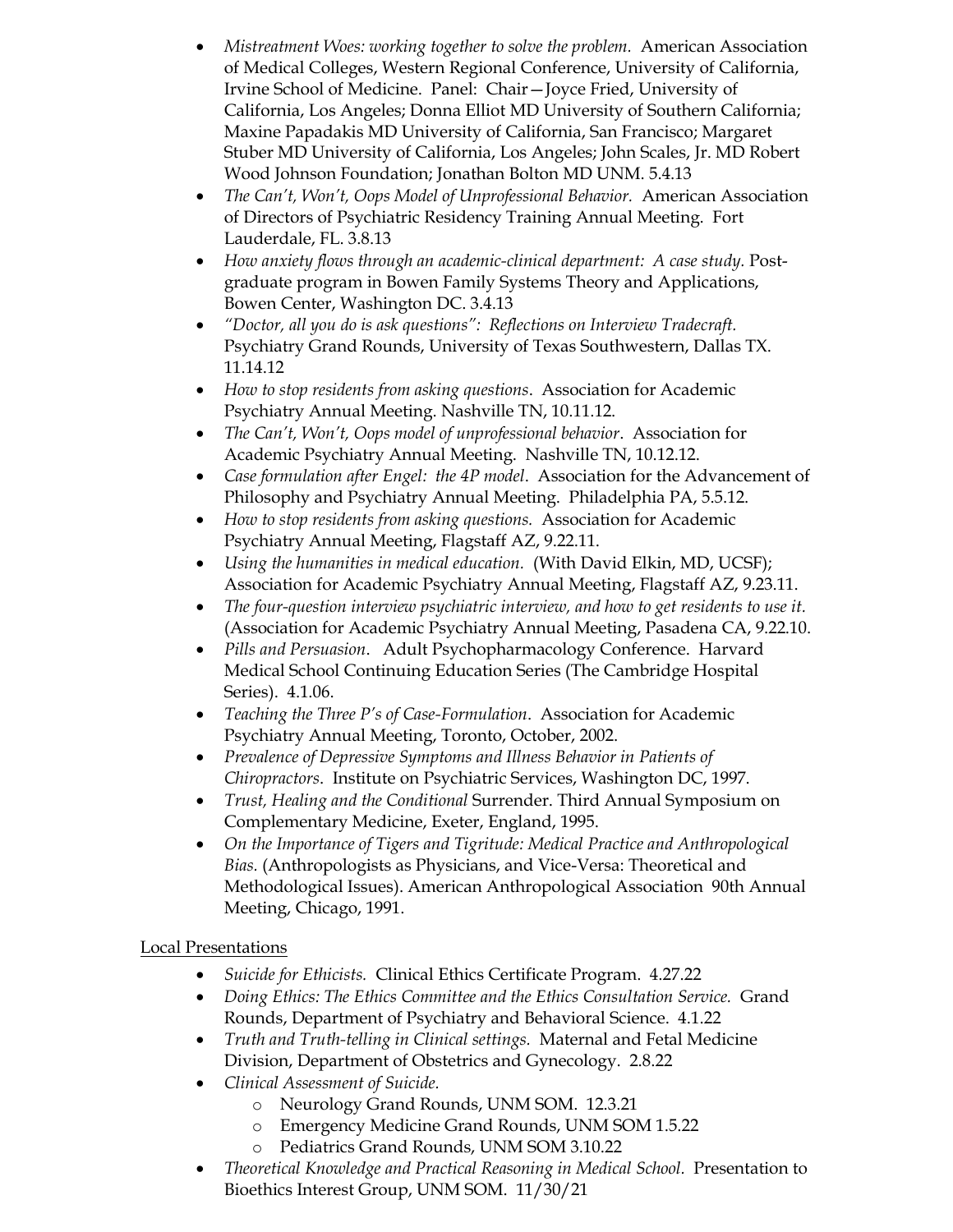- *A diagnostic schema for suicide (and is MAID suicide?).* Panel discussion with Rob Schwartz JD, Representative Armstrong JD. New Mexico Bar Association Health Law Symposium. 10.1.21
- *Medical Aid in Dying: It is a legal right, is it a moral right?* (with Rob Schwartz JD). Bioethics Agora Series (9.15.21)
- *Primer on Group Dynamics*. UNM College of Pharmacy, Second year PharmD students (9.14.21)
- *Medical Aid-in-Dying: It is a legal right; is it morally right?* Pediatrics & Adult Palliative Care/Hospice Coordination Meeting (7.26.21)
- *Indecision/Dys-decision.* Palliative Medicine Case Conference series (6.10.21)
- *Medical Aid in Dying.* New Mexico Medical Society. (6.3.21)
- *Professional Ethics*. Isleta Pueblo Health Center. (5.27.21)
- *Personhood in Ethics*. Certificate Program in Clinical Ethics (5.12.21)
- *Suicide.* Certificate Program in Clinical Ethics (4.21.21)
- *Thinking about Suicide—As Psychiatrists and Psychotherapists.* Grand Rounds, UNM Department of Psychiatry (4.16.21)
- *Anger in the workplace.*
	- o Practical Psychology Workshop Series
	- o Molecular Biology Department (4.20.21)
	- o College of Pharmacy (second-year PharmD students)
	- o Pediatric Intensive Care faculty and nurses (1.20.21)
	- o Infectious Disease Division, UNM Hospital (5.6.21)
	- o Wellness Series, UNM School of Medicine (12.2.20)
- *Decision Making in Clinical Settings*. Certificate Program in Clinical Ethics (2.9.20)
- *Case Formulation in Clinical Ethics*. Ethics Certificate Program in Clinical Ethics (2.24.21)
- *Worldviews.* Certificate Program in Clinical Ethics, Institute of Ethics (10.28.20)
- *The Clinical Ethics Consultation.* Certificate Program in Clinical Ethics, Institute of Ethics (10.14.20)
- *Anthropologists in Lab-land.*
	- o UNM HSC Biomedical Sciences Graduate Program (9.29.20)
	- o UNM Post-Baccalaureate Research and Education Program. (9.24.20)
- *Understanding group dynamics*. College of Pharmacy. (9.19.20)
- *Orientation to Medical School: Professionalism and our core values.* School of Medicine, Undergraduate Medical Education. (7.15.20)
- *How to work with people you don't like.* School of Medicine, Graduate Medical Education, Orientation Interns to PGY2. (6.25.20, 6.24.21)
- *On becoming a leader.* School of Medicine, Chief Residents' School (1.19.20)
- *Overview of Bioethics*. School of Medicine, second-year students. (1.22.20)
- *Ethics consultation: Process and outcome.* Palliative Medicine Division. (1.16.20)
- *Professionalism for Pharmacists*. School of Pharmacy, first-year students. (1.9.20)
- *Stories and Boxes: Diagnosis and case formulation* School of Medicine, first-year students. (1.6.20)
- *How groups work*. College of Pharmacy, Second-year students. (9.12.19)
- *Emotions: how they flow, how they are expressed, what triggers them.* Surgery Resident School (8.30.19)
- *Great Expectations: Yours and ours.* Phase II medical students, (4.17.19)
- *How not to make decisions.* Practical Psychology Workshop Series, (1.8.19)
- *Mistreatment as an experience and as a social problem.* Practical Psychology Workshop Series. (11.13.18)
- *Humiliation and apology.* UNM Ombuds Office Workshop. (10.24.18)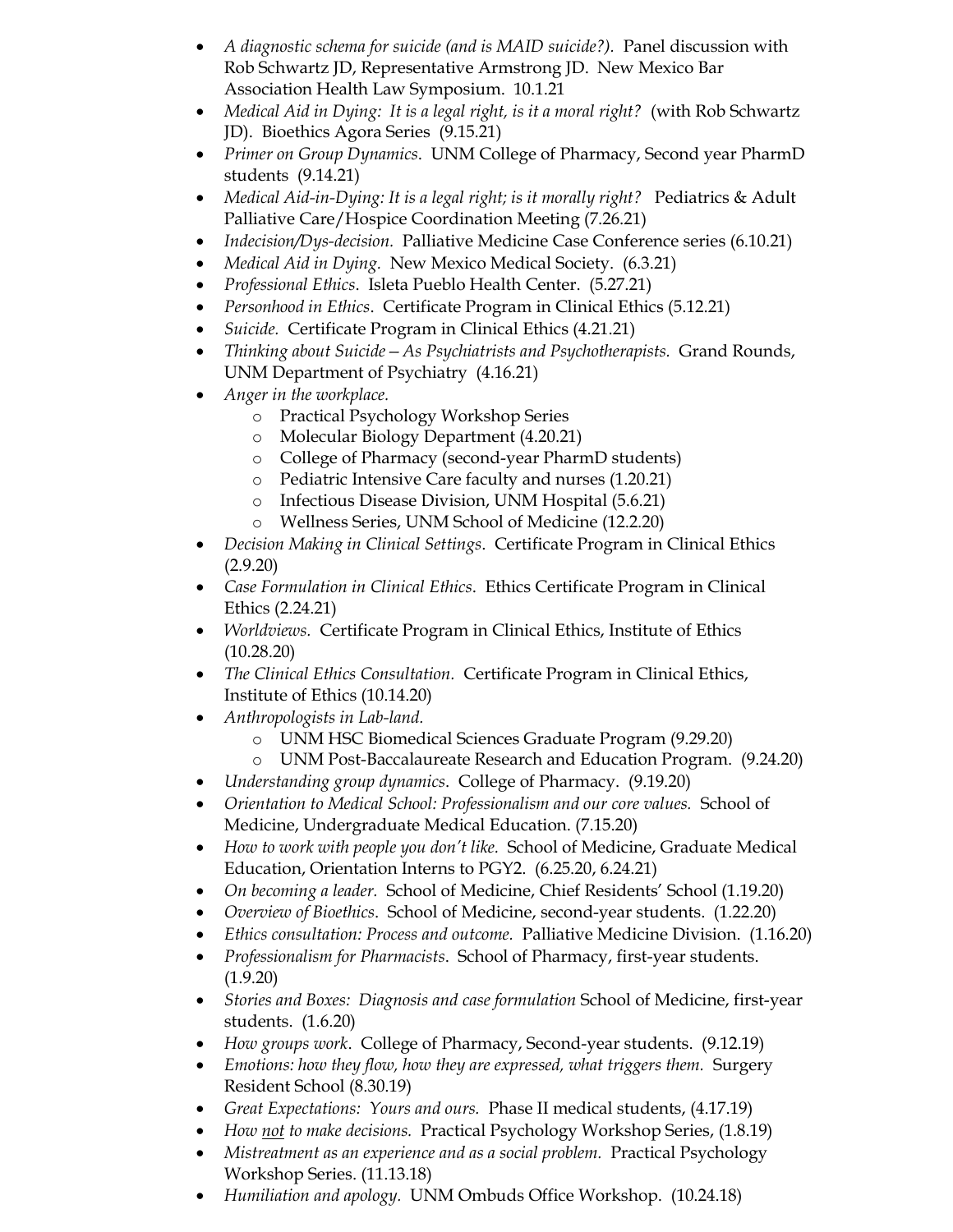- *Professionalism—what does it mean?* Keynote presentation, New Mexico Dental Hygienists' Association, Annual Scientific Session (10.19.18)
- *Apology.* UNM Health System Leading to Excellence Conference (9.25.18)
- *Update on Student Mistreatment at UNM.* Physician Advisory Group (8.23.18)
- *Inter-group conflict at UNM Hospital.* Nursing Leadership Group, UNM (8.15.18)
- *The P-word and measuring it.* Psychiatry Grand Rounds, UNM, (8.3.18)
- *Academic medicine in the age of corporate medicine*. Dermatology Grand Rounds, UNM (7.6.18)
- *The Dark Tetrad: Toxic personalities in the workplace.*
	- o Practical Psychology Workshop Series, HSC Office of Professionalism, (1.23.18)
	- o UNM Ombuds Office Series, (4.4.18)
- *Why can't we get along?: Understanding conflict in the workplace.* UNM Hospital Wellness Brown Bag. (5.9.18)
- *Professionalism and mistreatment in the clinical years.* Phase II Transitions block (4.10.18)
- *Anger, Work and Mediation*. Alternative Dispute Resolution Annual New Mexico Symposium, Santa Fe (12.6.17)
- *The current learning environment.* (with Deepti Rao MD and Rush Peirce MD). UNM Division of Hospital Medicine Fall Retreat (11.16.17)
- *Brother from another planet: Report, Reflections and Recommendations.* UNM Surgery Department Grand Rounds (11.10.17)
- *Understanding Anger in the Workplace.* Leading to Excellence conference, UNM Health System (6.5 and 6.6.17)
- *Update on Behavioral Expectations*. UNM Health System Leading to Excellence Conference (6.5 and 6.6.17)
- *SWOT analysis of student experience and mistreatment.* UNM Undergraduate Medical Education Summit meeting. 6.2.17
- *Negative emotions, communication, and team dynamics.* UNM Division of Palliative Care Retreat. 4.7.17
- *Aiming positive: Expectations and culture change.* UNM School of Medicine Strategic Retreat, 3.29.17
- *Anger in the workplace.*
	- o Practical Psychology workshop series, HSC Office of Professionalism, 3.28.17, 12.4.18, 1.21.20
	- o UNM Ombuds Office Workshop Series, 3.22.17
	- o Pathology Residents 8.23.18
	- o Radiology Residents 6.19.19
- *Three tasks of leadership.* Practical Psychology Workshop Series. HSC Office of Professionalism. 1.31.17 and 2.1.17
- *A Primer on Professionalism.* National Conference for Dental Public Health Education. UNM 9.29.16, 10.6.17, 10.5.18.
- *Power and Persuasion in the Lab.* Cell Authentication Workshop, UNM Research Program. 9.27.16
- *Behavioral Expectations.* UNM Health System Leading to Excellence Leadership Meeting (9.19.16 and 9.20.16. (With Ryan Randall JD)
- *Emotions in the Operating Room.* Joel Lubin MD Visiting Professorship and Keynote speaker. UNM Department of Orthopedics.
- *Another fine mess: Emotions in the OR. Combined Grand Rounds --Obstetrics and Surgery.* Organizer and moderator (3.11.16)
- *Leadership and Followership.*
	- o Practical Psychology Series, HSC Office of Professionalism (1.25.16, 2.17.20)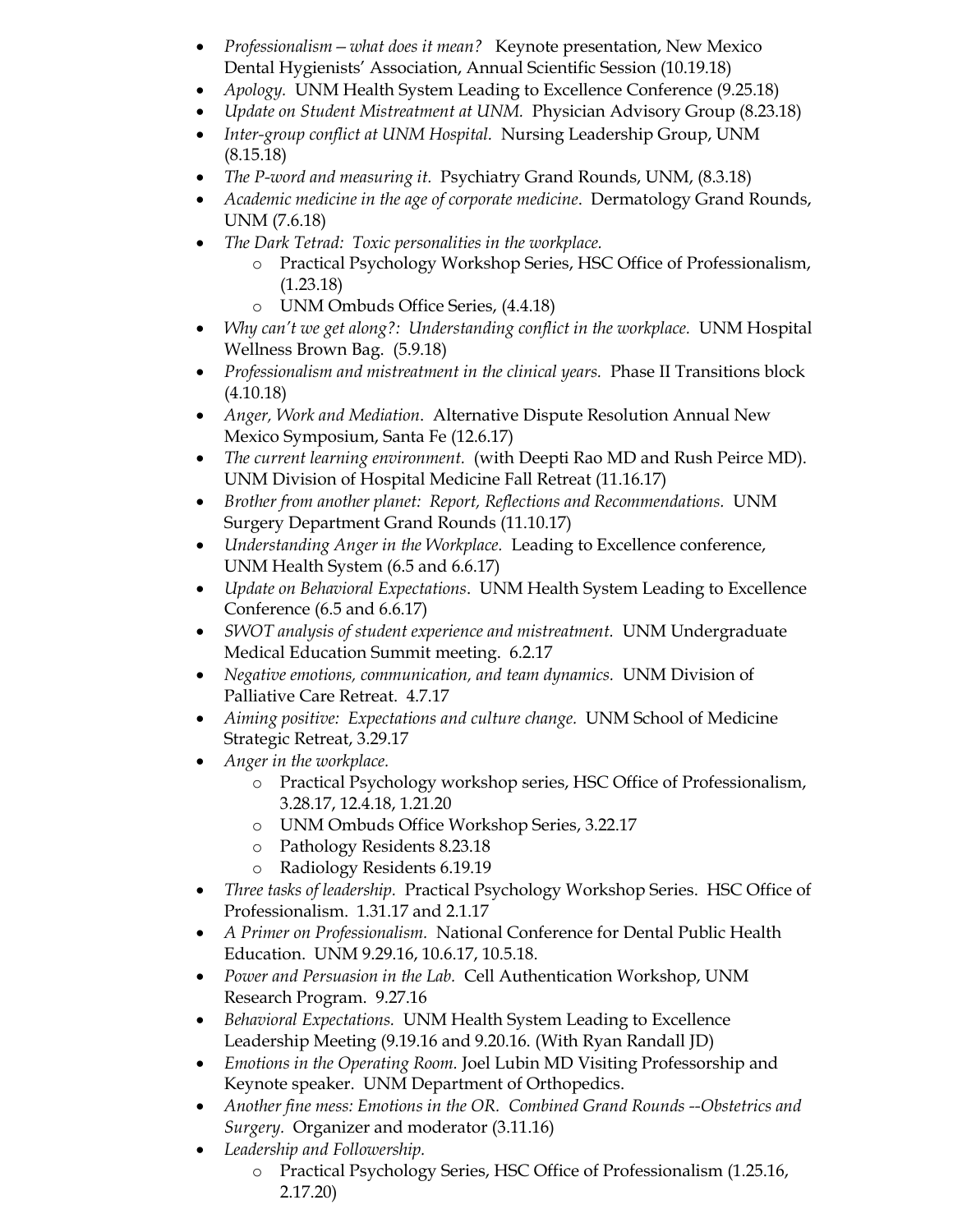- o Psychiatry Department Leadership (2.1.16)
- o Post-Doctoral Fellows, Center for Developmental Disability (3.9.16)
- o Pediatric Department Leadership (10.19.16)
- *Groups and Teams.*
- Practical Psychology Series, HSC Office of Professionalism (11.30.15)
- *Dyads and Triads*.
	- o Practical Psychology Series, HSC Office of Professionalism (10.26.15)
	- o UNM Main Campus, Ombuds Office Series (10.29.15)
- *How to integrate biological, psychological and sociological knowledge in psychiatric education: a case formulation seminar series.* Annual UNM HSC Education Day, 10.16.15.
- *The anatomy, physiology and pathology of groups.* UNM Neurology Residents (9.1.15)
- *What is the Johari Window, and what can you see through it?*
	- o Practical Psychology Series, HSC Office of Professionalism (3.23.15, 4.21.21)
	- o UNM Main Campus, Ombuds Office Series (4.9.15)
	- o Resident seminar, Department of Radiology UNM (5.20.15)
	- o Center for Rural and Behavioral Health, UNM (5.20.15)
	- o Department of Hospital Medicine, UNMH (6.17.15)
- *Personality and the work place: Using the DiSC to understand personality styles.*  (With Shari Tomkins MBA) Practical Psychology Series, HSC Office of Professionalism. (4.20.15)
- *How to assess professionalism.* New Mexico Board of Medicine (2.20.15)
- *The sociology of a problem: physician engagement.* UNM Hospital Physician Advisory Group (4.9.15)
- *How emotions flow through families and teams, and what can be done about it.* Alternative Dispute Resolution Annual New Mexico Symposium, UNM West. (10.8.14)
- *Heroes and humiliation.* UNM Health Sciences Center Student Affairs retreat. (9.16.14).
- *Respect-based communication in the work place.* UNM Undergraduate Medical Education Staff Annual retreat. (11.11.13)
- *Nervous systems: how anxiety and conflict flows through teams and departments.* UNM Department of Orthopedics Alumni Conference (6.7.13)
- *Understanding how conflict flows through teams.*
	- o UNMH In-patient Nursing Leadership (6.11.13)
	- o UNM Radiology Residency Program (6.18.13)
	- Emergency Medicine Resident's biannual educational retreat (12.11.13)
	- o UNM Infectious Disease division (1.24.14)
- *Three moralities: Professionalism, Organizationalism, and Sur-morality.* College of Public Health faculty 1.20.17
- *What is professionalism?* And *"A typology of unprofessional behavior."*  Presentations given to departments and divisions at UNM Health Sciences Center

Grand Rounds:

- o Department of Surgery (4.26.12)
- o Department of Radiology (8.18.11)
- o Department of Anaesthesiology (2.3.12)
- o Department of Orthopaedics (11.26.11)
- o Department of Neurology (12.19.11)
- o Department of Psychiatry (7.13.12)
- o Department of Pediatrics (1.24.12)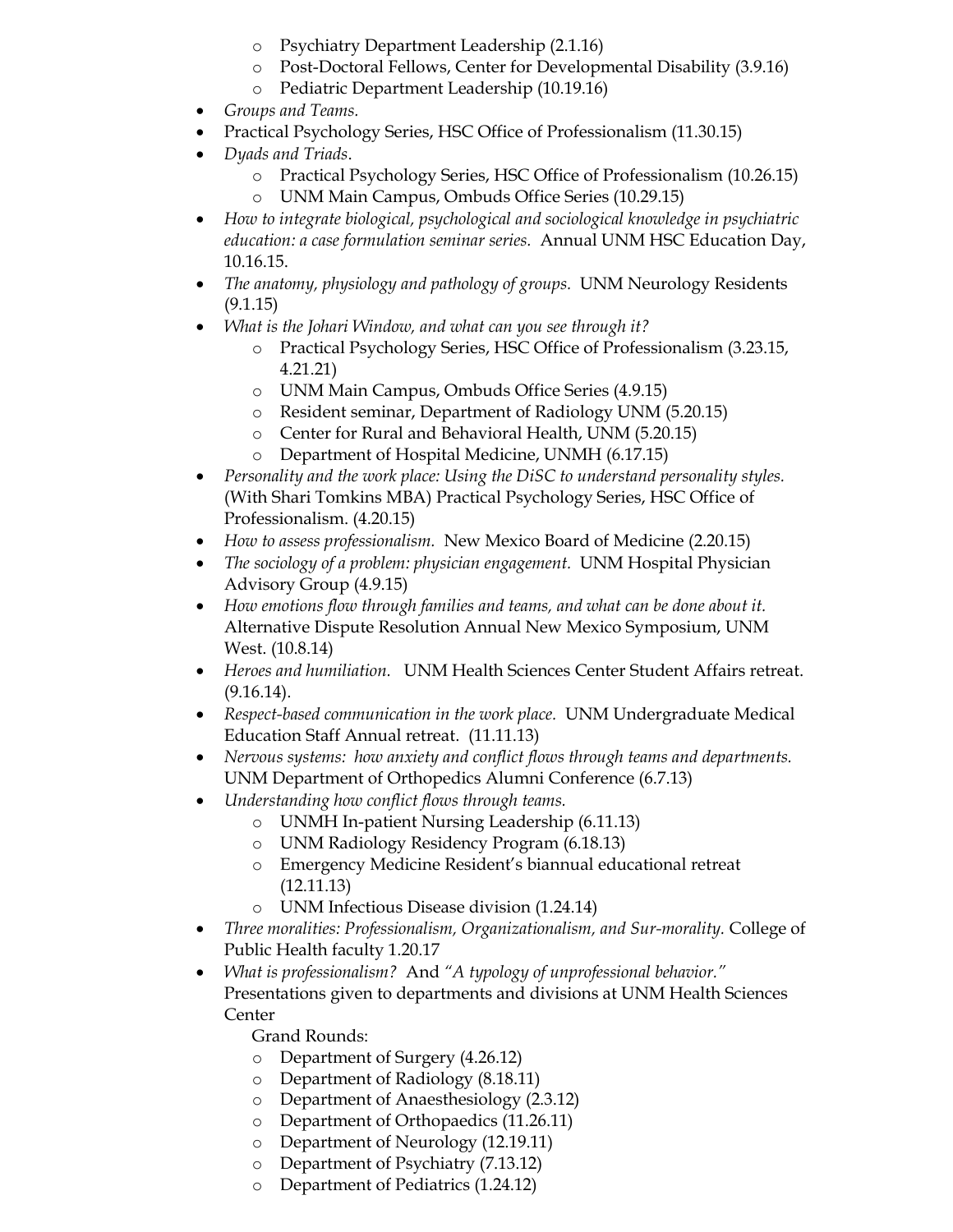- o Department of Internal Medicine (9.27.12)
- o Department of Dermatology (11.17.17)
- o Departments of Neurology and Neurosurgery (9.7.18)

Faculty meetings:

- o Primary Care leadership (1.10.12)
- o College of Nursing leadership team (1.9.12)
- o Physicians' Assistant Program (12.17.12)
- o UNM Counseling, Assistance and Referral Service (4.9.13)
- o UNM Dental Medicine faculty (1.15.16)

New faculty orientation (Quick Start) 2012-present Faculty and Housestaff

- o Department of Neurosurgery (5.22.15)
- o Department of Dental Medicine (3.13.15, 9.25.15)
- o Division of Pulmonary Medicine (12.2.15)
- o Division of Otolaryngology (1.3.18)

Hospital leadership:

- o HSC Leadership Workshop (1.27.12)
- o In-patient leadership team (10.24.11)
- o UNMH Specialty Care leadership team (4.2.12)
- o Primary Care leadership team (1.10.12)
- o HSC Leadership Academy (6.5.14)

Teaching faculty:

- o SOM Curriculum Committee (4.18.12, 10.17.18)
- o Clerkship Directors SOM (11.14.11, 7.9.12, 1.14.13)
- o SOM Remediation Group

HSC Leadership:

- o Council of Chairs (7.27.11, 3.27.12, 4.25.12, 8.21.12, 9.4.13, 6.1.16, 2.8.17, 4.12.17)
- o HSC Faculty Council (1.17.12)
- o Medical Executive Council (5.16.12, 4.15.15)
- Students, Residents, Fellows and Graduate Students:
- o Center for Translational and Clinical Science KL2 Scholars
- o (5.18.2017)
- o Intern orientation (8.31.11, 6.21.12, 6.21.13, 6.20.14)
- o House staff orientation (6.26.14, 6.25.15, 6.30.16, 6.29.17, 6.28.18. 6.27.19)
- o Fellow orientation (7.2.19)
- o Medical student orientation (8.31.2011, 7.24.12)
- o Transitions orientation (4.3.12, 4.16.13, 4.14.14, 4.21.15, 4.12.16, 4.5.17, 4.10.18, 4.17.19)
- o Psychiatry department professionalism committee Urogynecology fellows (8.17.12)
- o Radiology fellows (11.29.11)
- o Cardiology fellows (9.4.12)
- o Neurology residents (6.12.15)
- o Psychiatry residents (1.18.12) and interns (6.24.13)
- o BA/MD students (4.18.12)
- o Dental Hygiene students (1.30.13, 1.29.16)
- o UNM Office of Ombuds and dispute resolution for faculty
- o Main campus faculty (11.1.13)
- o ASERT Biological Sciences Post-Doctoral Fellows (2.17.16)
- o Nephrology fellows (2.29.16)
- o Pediatric residents (9.28.16)
- o Entering first-year medical student (orientation) (7.20.17)
- o Obstetrics/Gynecology residents (12.15.17)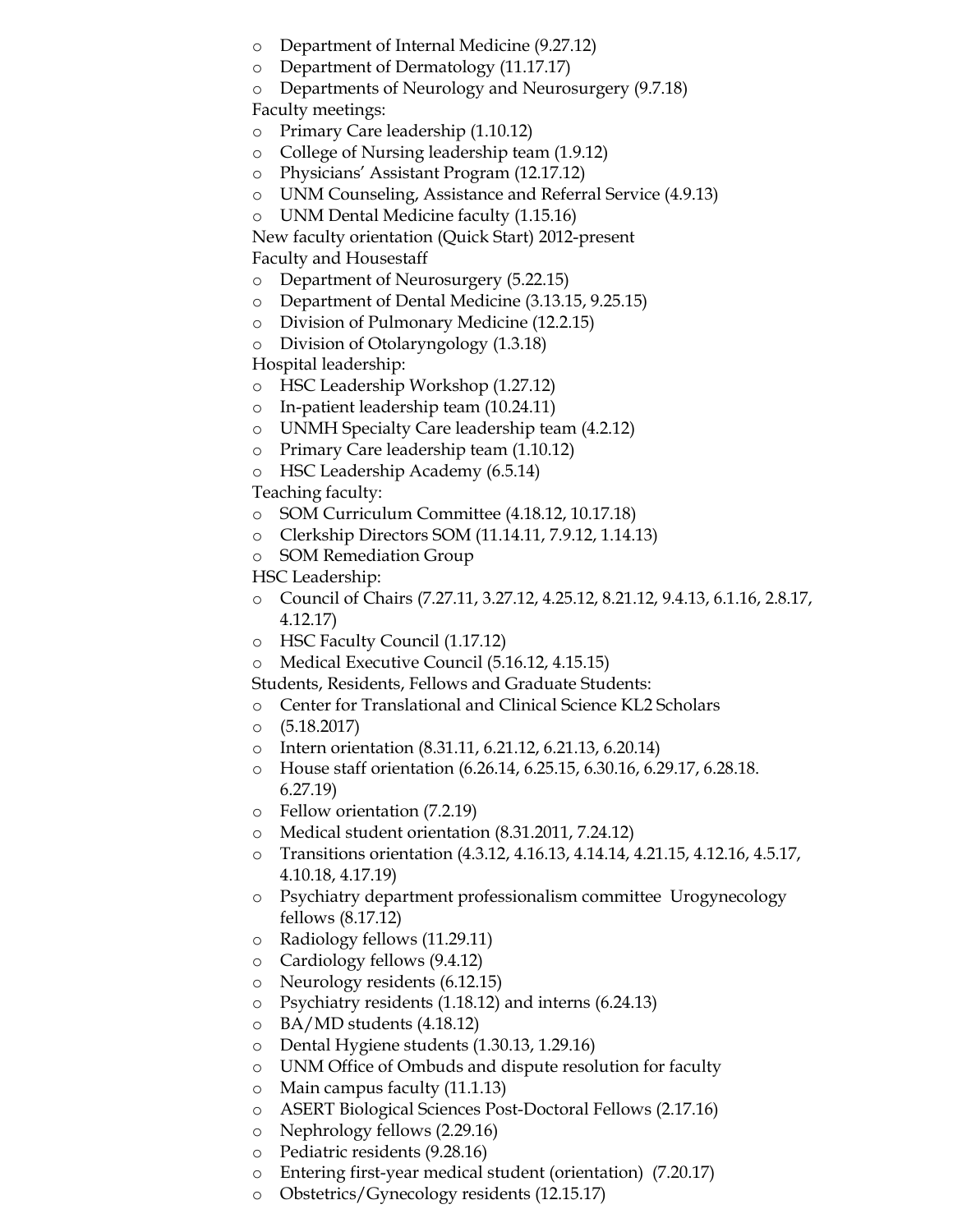- o Neonatology fellows (4.24.18)
- o Physician Assistant students (6.8.18, 6.14.19)
- o Dermatology residents (7.6.18)
- o Pathology residents (8.16.18)
- o College of Pharmacy students (1.21.21)
- Clinical Staff
- o Surgical Technicians, Sandoval Regional Medical Center (8.15)
- *How to understand professionalism and assess unprofessionalism in three questions.* (10.31.17, 10.9.18)
- *Professionalism and recognizing mistreatment.* (with David Graeber, MD). Intern-to-Resident Educational Seminar, Graduate Medical Education, 2.26.14)
- *Professionalism: Expectations of communication, unprofessionalism at all levels, teamwork.* (With David Pitcher MD, Krista Johnson-Martinez MD) UNM Graduate Medical Education Retreat - Aspects of Education that Improve Patient Safety & Quality, 2.19.13)
- *On the White Coat ceremony*. To entering medical students at the White Coat Ceremony, UNM SOM (2012-present)
- *Apology in the work place: why and how*.
	- o Grand Rounds, Department of Pediatrics, UNM. (With Sally Fortner MD, 9.20.12)
	- o Grand Rounds, Department of Surgery, UNM. (With Sally Fortner MD, 10.19.12)
	- o UNM Hospital Supervisors' LEAD conference (1.18.13 & 1.23.13 four presentations)
	- o UNM Hospital Ambulatory Nursing leadership (With Sally Fortner MD, 4.24.13)
	- o UNM Hospital Outpatient Surgery and Imaging Services (4.26.13 two presentations)
	- o Radiology residents (5.15.13)
	- o UNM Anaesthesiology Department Grand Rounds (With Sally Fortner MD, 1.26.14)
	- o UNM Main Campus/Ombudsperson Office (With Sally Fortner MD, 2.27.14)
	- o UNM Department of Biology (Dr. Richard Cripps' laboratory, 6.23.14)
	- o UNM Department of Internal Medicine Grand Rounds (With Sally Fortner MD, 9.11.14)
- *2 Skills and 2 Truths of Team-working*. UNM Internal Medicine Resident Education Meeting. (9.20.12)
- *What's wrong with the question? A sociolinguistic examination of the psychiatric interview*. Grand Rounds, Department of Psychiatry, University of New Mexico. (2.12.10).
- *Discussion leader for the film "The Boy in the Striped Pajamas"*, Corrales Public Library. (4.2.09).
- *Engaging different cultures in psychotherapy: Stigma and Benefits.* Moderator and commentator of workshop panel at conference "Traditional and Alternative Healing Practices in Contemporary Portuguese Speaking Communities." Massachusetts Alliance of Portuguese Speakers, Boston. (3.21.02).
- *Triadic relationships in treatment: Psychopharmacologist, therapist and patient*. Presentation for seminar series for Salve Regina University Social Work Interns, Angell Street Wellness Collaborative, Providence, (2.26.02).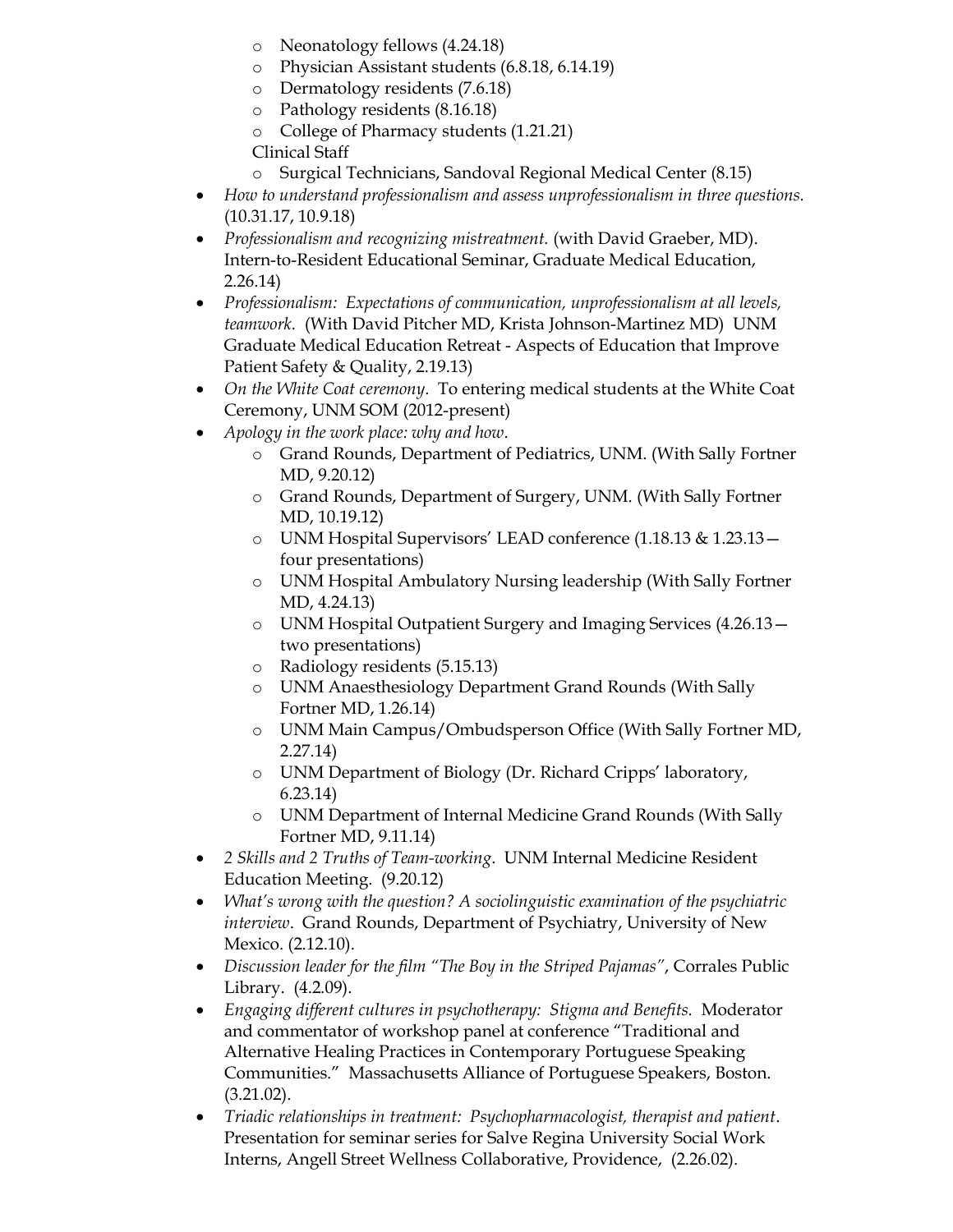- *Language and Culture.* Co-leader of workshop at conference on Multicultural Aspects in Mental Health Care. The Cambridge Hospital. (3.30.01).
- *The third-presence: How does working with an interpreter change the therapeutic encounter?* Culture Rounds, Department of Psychiatry. The Cambridge Hospital. (2.9.00).
- Culture and Mental Illness Among Indian Americans. Integrated Clinical Case Conference (Faculty Commentator). Butler Hospital, Department of Psychiatry, Brown University School of Medicine. (10.21.99).
- *Understanding Substance Abuse: Why Ask Why?* Grand Rounds, Western Psychiatric Institute and Clinic, Department of Psychiatry, University of Pittsburgh. (12.12.97).
- *Running after Quacks and Mountebanks...* Michigan Academy of Arts, Sciences and Letters. 94th Annual Meeting. Albion, Michigan, 1990.
- *Heterodox Healers in the United States*. Medical Anthropology Seminar. St. John's College, Cambridge, 1988.

## **COMMUNITY SERVICE**

- UNM Hospital Medical Executive Committee (ex officio member, 2015-2021)
- UNM Hospital Board of Trustees Finance Audit and Compliance (2017-2019)
- Faculty mediator (UNM Ombuds/Dispute Resolution Service). (2014-present)
- Board Member, UNM Counseling, Assistance and Referral Service (CARS). (2014-present).
- Ombuds Faculty Representative (UNM Ombuds/Dispute Resolution Service) 2013-present.
- Executive Board Member, National Alliance on Mental Illness (2008-2010)
- Consultant, Behavioral Healthcare, New Mexico Veterans' Affairs Hospital. (2018)

## **SCHOLARLY ACHIEVEMENTS**

Original articles in refereed journals

Bolton JW. *Educating psychiatric residents in the age of organizations and RVUs: A debate*. Academic Psychiatry. 2018 42: 489-494

Bolton JW. *How to integrate biological, psychological, and sociological knowledge in psychiatric education: a case formulation seminar series* Academic Psychiatry, 2015; 39: 699-702. Published on-line 9.30.14. DOI 10.1007/s40596-014-0223-7. PMID 25266108

Bolton JW. *Varieties of clinical reasoning.* Journal of Evaluation in Clinical Practice. 2015 21(3): 486-489 DOI 10.1111/jep.12309. PMID 25652845

Bolton JW. *Case formulation after Engel—the 4P model: a philosophical case conference*. Philosophy, Psychiatry and Psychology. 2014 21(3): 179-189 (With responses by G.Waterman, H.Brody, B.Lewis, S.Tyreman, C.Perring, D.Porter) DOI 10.1353/ppp.2014.0027

Bolton JW *Further thoughts on the 4P model*. Philosophy, Psychiatry and Psychology 2014 21(3): 215-218 DOI 10.1353/ppp.2014.0029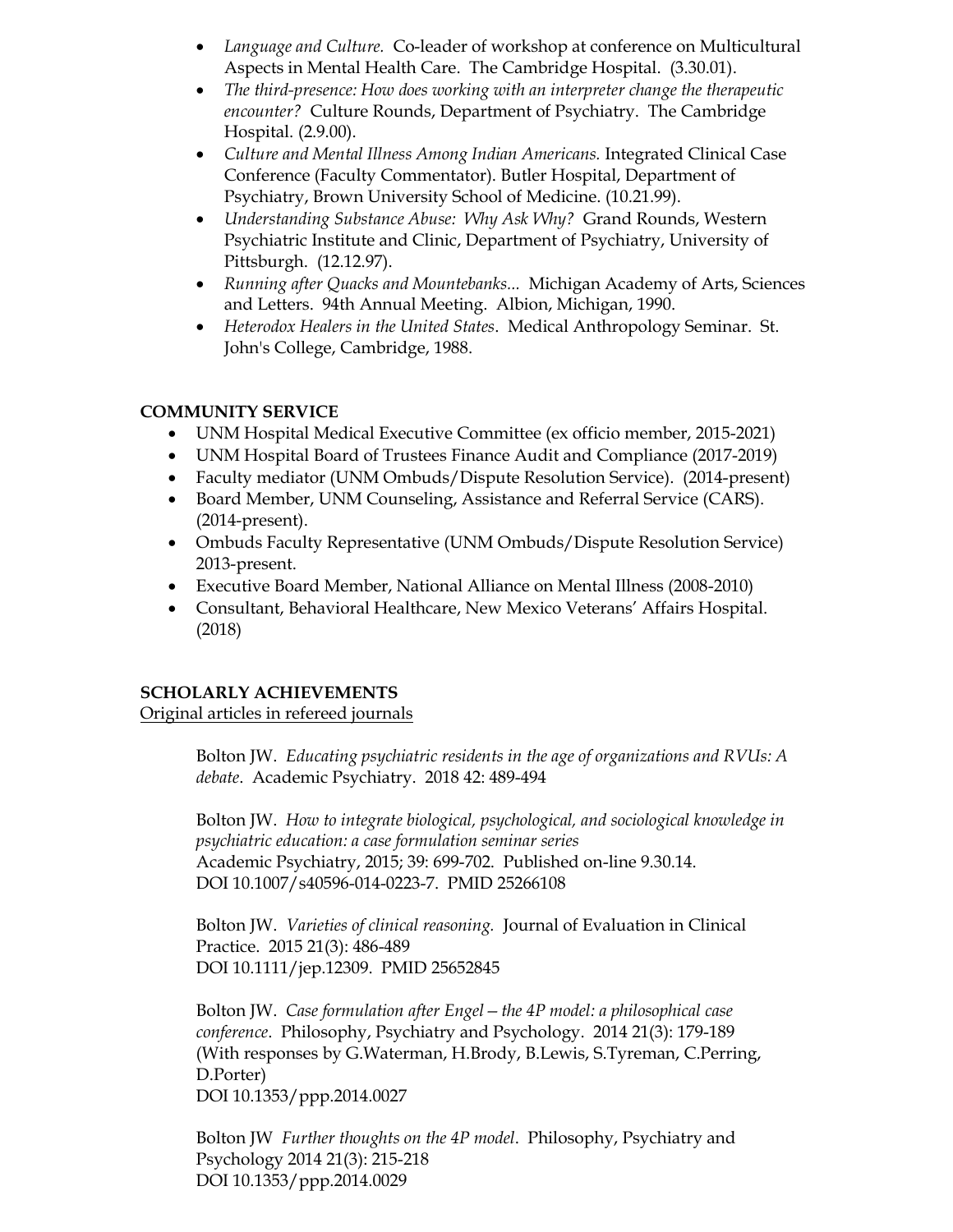Bolton J. *On the White Coat Ceremony*. Medical Muse (UNM Health Sciences Center Literary Journal) 2012 Fall: 28-30.

Bolton J. *Aristotle in the Psychiatric Residents' Clinic*. Academic Psychiatry, 2011; 35(5): 298-301. PMID: 22007085

Bolton J. *Between the quack and the fanatic: Movements in our self-belief*, Medicine, Health Care and Philosophy, 2011 14(3): 281-285. PMID: 21302139

Bolton J. *Collective Wisdom: A survey of clinician-educators regarding recommended texts to encourage wisdom in their trainees.* Academic Psychiatry, 2011 35: 160-164. PMID: 21602436

Bolton J. *The Third Presence: Working with non-English-speaking patients and interpreters*, Transcultural Psychiatry, 2002; 39 (1): 97-114.

Bass C, Bolton J, Wilkinson, P. *Referrals to a Liaison Psychiatry Clinic in a general hospital: A report on 900 cases*, Acta Psychiatrica Scandinavica, 2002; 105: 117-125. PMID: 11939961

Wilkinson P, Bolton J, Bass C. *Older patients referred to a consultation-liaison psychiatry clinic.* International Journal of Geriatric Psychiatry, 2001 16: 100-105. PMID: 11180493

Bolton J. *Trust and the Healing Encounter: An examination of an unorthodox healing performance*. Theoretical Medicine and Bioethics, 2000 21(4): 305-319. PMID: 11103623

Bolton J. *Medical Practice and Anthropological Bias*. Social Science and Medicine, 1995 40(12): 1655-1661. PMID: 7660178

#### Book Chapters

*On becoming impolite: Learning to make the most of collisions*. In Keeping Reflection Fresh: Top educators share their innovations in health professional education. (2016). Eds. Allan Peterkin and Pamela Brett-MacLean. Kent State University Press. 198-202.

#### Electronic Texts

*Psychiatric Interviewing Seminar* accepted as a 'model curriculum' by American Association of Directors of Psychiatric Residency Training (2013).

*Disruptive physician behavior from an emerging leader perspective.* D.Mercer, J.Bolton, R.Schenck. American Orthopaedic Association Newsletter.

#### Other Writings

Contributor to UNM HSC Code of Ethics Revision (2013). http://hsc.unm.edu/admin/compliance/docs/Code%20of%20Ethics.pdf

#### Unpublished manuscripts

Unpublished M.Phil. Thesis (Department of Social Anthropology, Cambridge University--King's College) *Brothers and Sisters in Christ: Missionaries, Kinship and Ideology in Southern Africa*, 1988.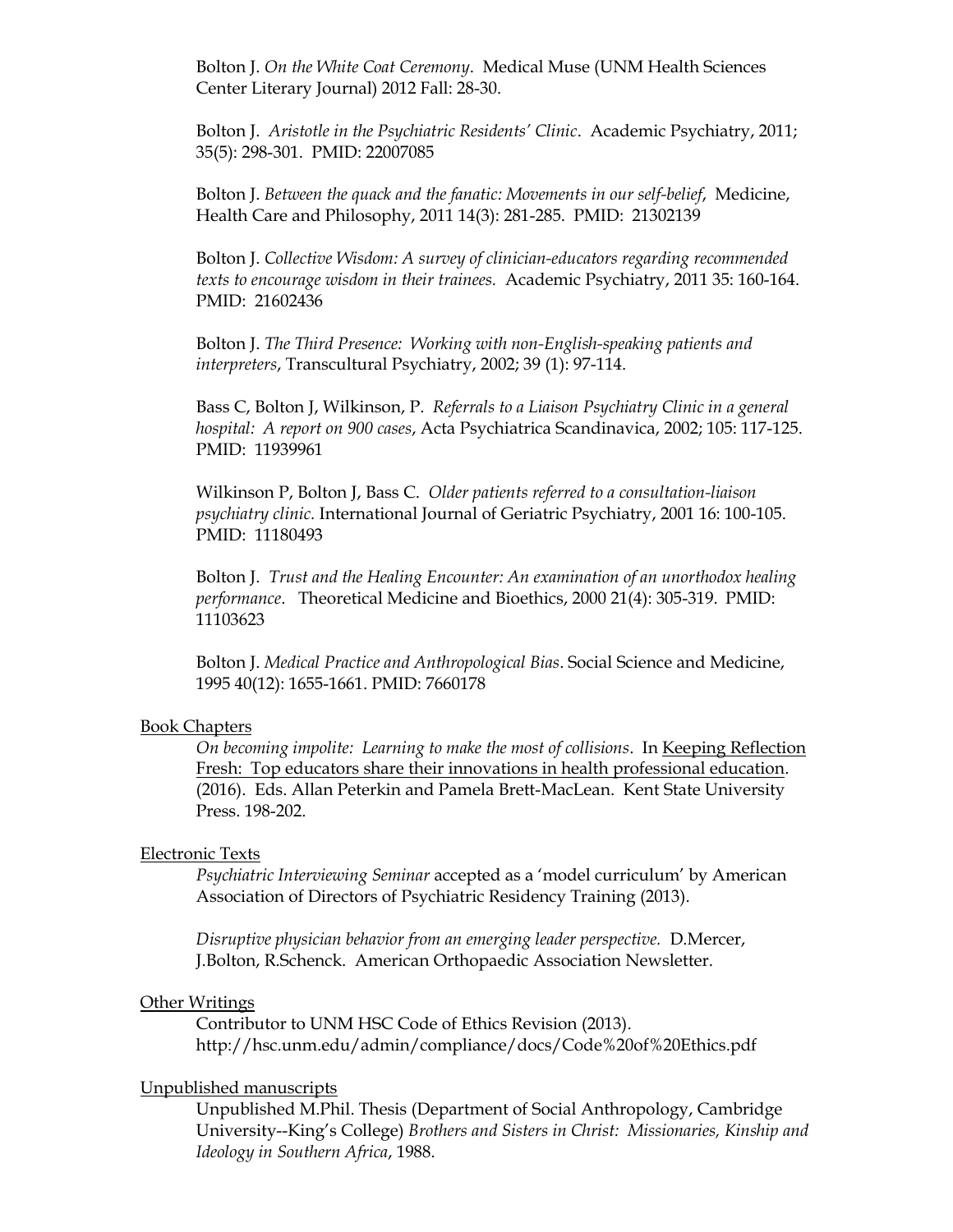Unpublished M.A. Thesis (Department of Anthropology, Michigan State University) *Metaphysicians: Applied Kinesiology, Chiropractic and Healing*, 1987.

#### **TEACHING/EDUCATION**

#### Pre-baccalaureate Teaching

Course*: Introduction to Medical Anthropology* (Anthropology 340, University of New Mexico, 2009).

Semester-long (27 lectures) survey of medical anthropology, including methods, medical systems, folk healers, professional healers, cosmology and medical knowledge, becoming a healer, social distribution of illness, social influences on suffering, stigma, hierarchies of resort, power, semiotics of illness and treatment, diagnosis, divination, healing institutions, iatrogenesis. UNM Senior and Junior undergraduate students.

Course: *Healers and Healing.* (Anthropology 66H, Brown University, 2008). A semester-long course (21 lectures) on aspects of healers and healing from an anthropological perspective. Brown University freshmen.

Lecture: *Psychiatric hospitalization in Brazil and the U.S.—stigma and moral careers*. (Anthropology 23, Brown University, 2007).

Lecture: *Introduction to psychiatry*.

Summer Program for High School Students (S. Johnston, Ph.D, Director), Brown University. July 14, 2003.

#### Undergraduate Medical Student Teaching

*UNM*

Phase I (preclinical)

Lecture: *Great Expectations* (Transitions Block 2012-2016) Lecture: *Adult development*. (UNM School of Medicine, Phase I, 2009; 2010) Lecture: *Depression.* (UNM School of Medicine, Phase I, Psychiatry rotation, 2009, 2011—four lectures) Lecture and case presentation: *Panic Disorder.* (UNM School of Medicine, Phase

I, 2009; 2010)

#### Phase II (core clinical rotations)

Relational Ethics, Phase II Pediatrics Clerkship (Bimonthly from 4.2013 to present)

Phase III (elective clinical rotations)

Facilitator, Communication in the Trenches (SOM 4<sup>th</sup> years) (2.2011, 2.2012, 8.2012)

#### *Brown University*

Lecture: *Overview of psychotherapy*. (Brown University School of Medicine, 2004; 2005; 2007)

#### Mentoring of Faculty in Education

Presentation to faculty leaders of scenarios (co-written with S.Hickey MD and A.Morrison MD) to elicit role-based expectations in Learning Community Groups (4.5. 16)

Primer on group dynamics given to Learning Community faculty members (5.17.16)

Primer on the Hidden Curriculum given to Learning Community faculty members (8.23.16) and creation of video lecture for students.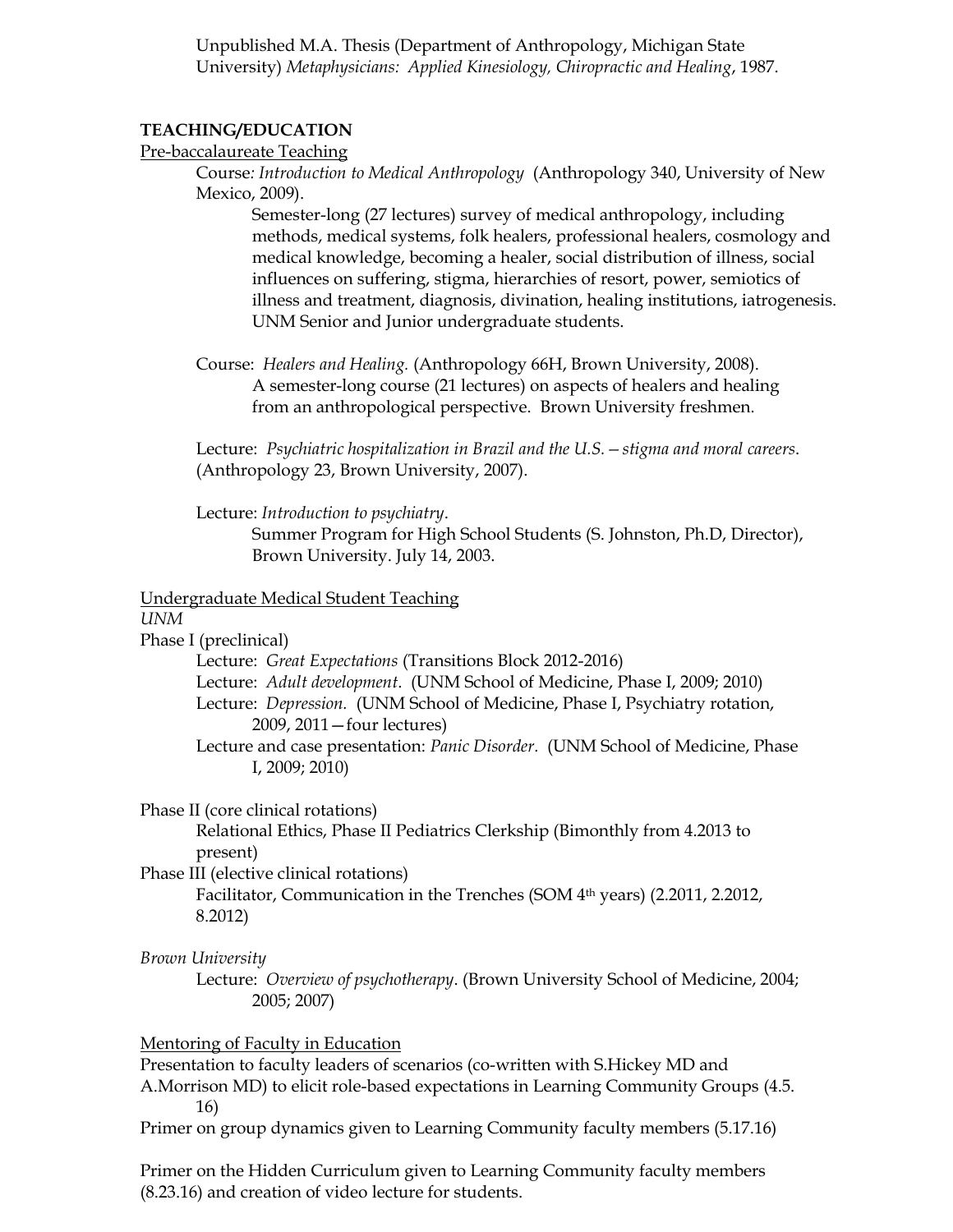# **Resident Teaching**

### **Lectures:**

## University of New Mexico

First Year Psychiatry Residents

- *Moral perception and everyday ethics.* (Discussion of quotidian ethical decisions of psychiatrists). 2020
- *Professional Ethics*. (Examination of the post-Flexner Report changes in medicine; the process of becoming a physician; the requirements of a profession; the tension between professionalism and organizationalism) 2020
- *Suicide.* (Examination of the history of attitudes toward suicide and psychiatry's positions on it) 2020
- *Psychiatry's good.* (Discussion of the ultimate goals of psychiatry, and how they influence the means chosen to reach them). 2020
- *Involuntary hospitalization.* (Discussion of the ethical and legal issues involved in involuntary hospitalization) 2020
- *Moral distress and practical wisdom in residency.* (Discussion about first year residents' experiences in their first four months. Introduced concepts of moral distress and practical wisdom as the primary outcome of residency training. (2020)
- *Diagnosis and Case-formulation: complementary ways of telling stories.* (An explication of the differences between diagnosis and case formulation, the value and limitations of each). 2016
- *Introduction to the psychiatric interview.* (A discussion of how the psychiatric interview differs from other kinds of interview, and an overview of the course). 2008-2014
- *What is an interview?* (Introduction to sociolinguistic studies of interviews as forms of speech events, and questions as forms of speech acts) 2008-2014
- *The influence of context on the interview.* (A discussion of how the sociocultural, institutional, professional, personal factors influence the interview). 2008-2014
- *Safety in the interview: yours and your patient's.* (A discussion of how to protect the patient (including confidentiality, security-system, self-esteem) and the clinician (against violence, harassment). 2008-2014
- *Anxiety in the interview: yours and the patient's.* (A discussion of the sources of anxiety in the interview for the patient and the clinician and how to manage them). 2008-2014
- *Transference and countertransference.* (An examination of the origins and clinical utility of models of transference and countertransference).
- 2008-2015
- *Empathy and the therapeutic alliance.* (A discussion of the role of empathy, and how to connect empathically in the interview). 2008-2014
- *Mechanisms of defense.* (Introduction to ego psychology and schemas of defense mechanisms). 2008-2014
- *First contact: finding the patient.* (How to greet and meet the patient; how to find the hidden person). 2008-2014
- *Strategy and structure of the interview.* (How to organize the interview and how to keep one's bearings). 2008-2014
- *Interrogatives and non-interrogatives.* (The problems with questions and how to gather information without using interrogatives). 2008-2014
- *Gathering histories: present and past illness, medical, social, family developmental.* (The information pertinent to the history of the patient). 2008-2014
- *Explanatory models.* (An introduction to the concept of EM and how to elicit one). 2008-2014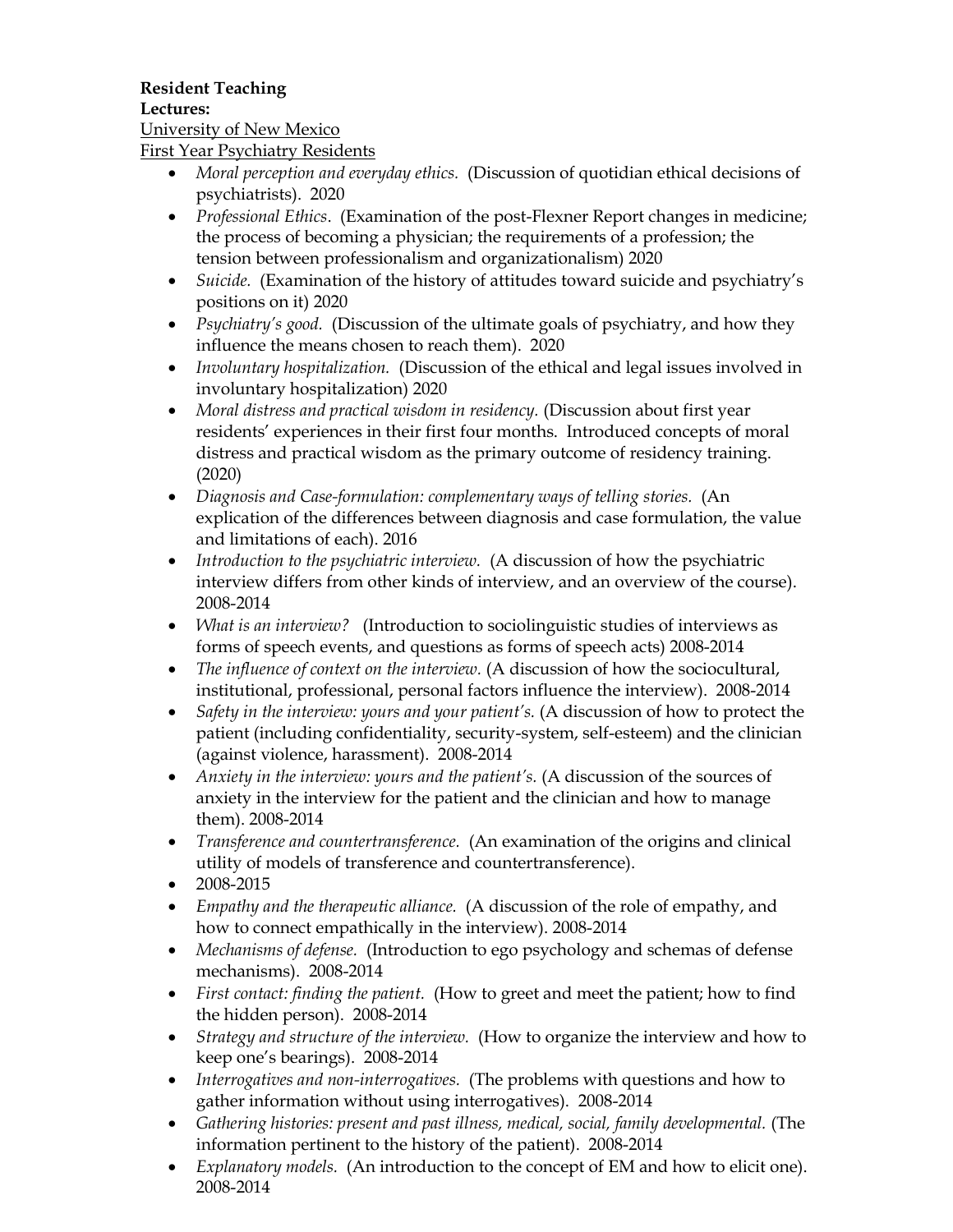- *The Mental Status Exam.* (An overview of the structure and vocabulary of the MSE). 2008-2014
- *The phenomenology of psychosis.* (An examination of the internal experience of psychosis as accessed through literature and film). 2008-2014
- *The phenomenology of depression.* (An examination of the internal experience of depression as accessed through literature and film). 2008-2014
- *The phenomenology of mania.* (An examination of the internal experience of mania as accessed through literature and film). 2008-2014
- *Stigma.* (A review of Goffman's model of stigma and the 'moral career of the mental patient.'). 2008-2014
- *The difficult patient.* (Different kinds of 'difficult' patients and how to gather information from each). 2008-2014
- *The elite patient.* (Description of the VIP syndrome and problems posed by elite or powerful patients). 2008-2014
- *DSM multiaxial formulation.* (A discussion of the origins, organization and use of the multiaxial system). 2008-2014
- *The PPPP model of case formulation.* (An overview of the preconditionsprecipitating factors-perpetuating factors-protective factors model of case formulation). 2008-2015
- *Using interpreters.* (A discussion of the use and influence of interpreters).
- 2008-2014
- *A thematic history of psychiatry: the dialectic between empiricism and rationalism.* (A view from Ancient Greece to DSM V on the tension between empiricist/positivist/antirealist and rationalist/realist perspectives, and their manifestations in medical education and clinical approaches). 2010-2011
- *History of psychiatry* (with J. Fawcett MD). (An overview of the pre-asylum, asylum-, and post-asylum eras of American psychiatry). 2009-2011.
- *History of Psychiatry: The preasylum era.* (The role of asylum in defining psychiatry as a profession). 2013-2016
- *History of Psychiatry: Modern asylums.* (The consequences of deinstitutionalization, including the development of prison psychiatry). 2013- 2016
- *History of Psychiatry: The DSM III revolution.* (A discussion of the antecedents to and consequences of the third revision of DSM). 2016
- *Psychiatric nosology and the development of DSM III.* (A discussion of the historical forces leading to the revolutionary text). 2008-2015
- *Body Dysmorphic Disorder and Delusional Disorder.* (Overview of BDD and DD, with examples from the media). 2011
- *Apology.* (A discussion of Lazare's argument about the importance of apologies in medical care). 2009-2011
- *Psychopharmacology Primer: kinetics and dynamics.* (An overview of the basic dynamics of medications). 2009-2011
- *Iatrogenic effects of psychopharmacological medications.* (An overview of side effects and other unintended consequences of treatment (two lectures). 2009-2010
- *Pharmaceutical marketing.* (A discussion of medicines as commodities and the methods used to market them). 2009-2014
- *Rhetoric and teaching.* (An overview of persuasive speech and its use in teaching). 2009-2011
- *Issues of power in treatment (and training).* (A discussion of three kinds of power, and their influence in treatment). 2009-2011
- *Psychotherapy on the ward.* (A discussion of how to provide psychotherapy and how to think psychotherapeutically in the hospital). 2009
- *Patients talking to patients (on the web).* (An exploration of websites used by patients to discuss their experiences with illness and treatment). 2008-2014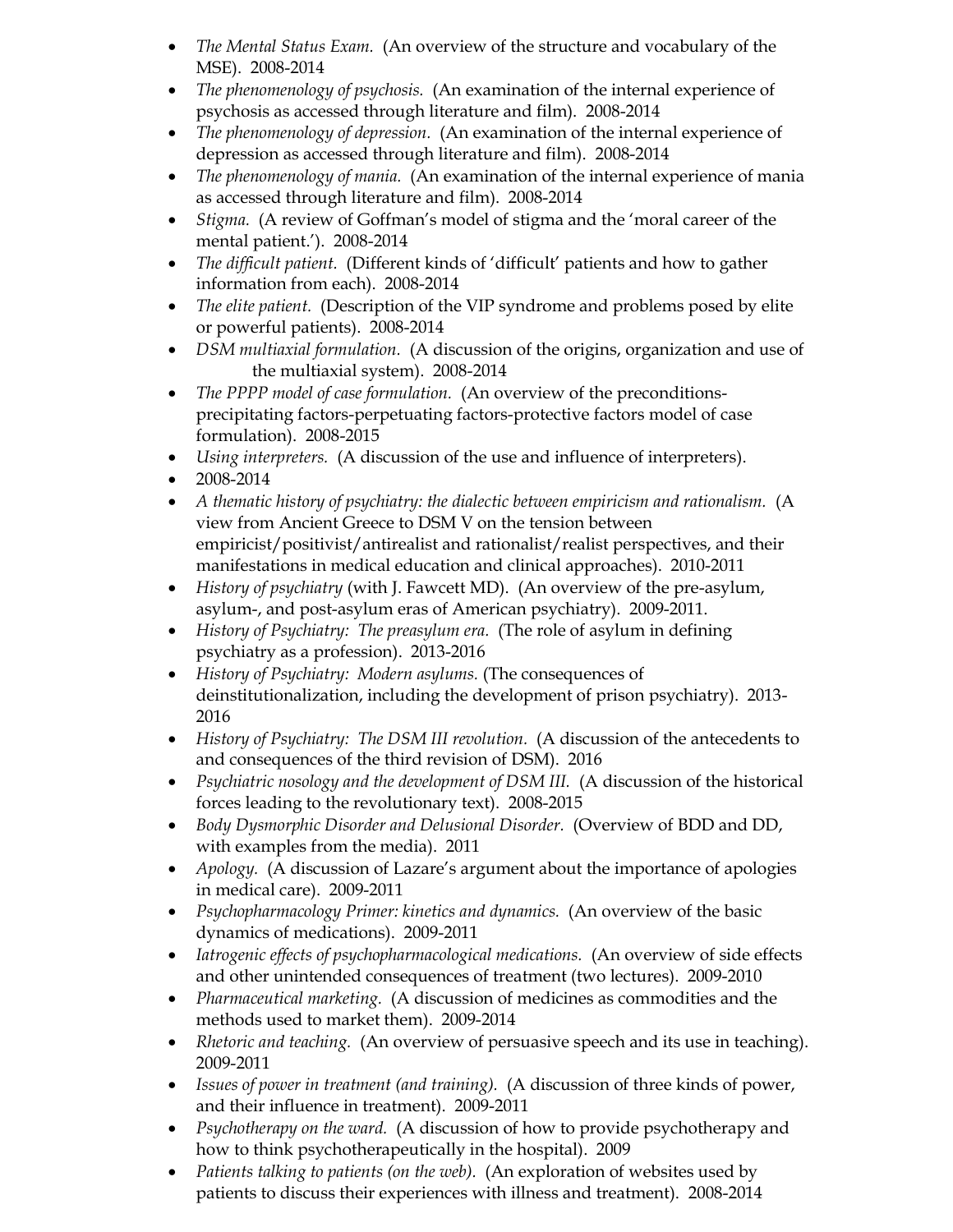## Second Year Psychiatry Residents

- *Psychiatric Hospitalization: Legal, historical, and sociological perspectives.* (10.21.20)
- *Moral reasoning for psychiatrists.* (10.7.20)
- *Overview of psychotherapy.* (Presentation on the characteristics of psychotherapy; the spectrum between insight oriented and directive therapies). 2016
- *Awareness and insight: using the Johari Window.* (Presentation on model that describes the movement of awareness as a result of feedback and self-disclosure). 2016
- *Ego psychology.* (An overview of the concepts developed by Anna Freud, Hartmann, Vaillant and others). 2008; 2009; 2010; 2011; 2014
- *Kohut and Self-psychology.* (An overview of Kohut's arguments and the advances they represent over drive-based models). 2008; 2009
- *Interpersonal psychotherapy.* (An overview of Harry Stack Sullivan's work). 2009, 2010
- *Neurotic Styles.* (Introduction to Shapiro's model of personality styles). 2010, 2014
- *The Paranoid style.* 2015
- *Survey of dyadic psychotherapies*. (Overview of spectrum of psychotherapies, from insight oriented/expressive/exploratory to directive psychotherapies). 2013
- *How to select patients for psychotherapy*. (Discussion of patient factors, situational variables and therapist factors in the decision to start therapy). 2013
- *Counter-transferential reactions to patients: how to notice them and how to use them*. 2015
- *The meaning of medicines and how they influence relationships.* 2015

# Third Year Psychiatry Residents

- *Introduction to the General Clinic.* (Introduction to out-patient psychiatry, and how it differs from in-patient practice). 2009; 2010
- *Cognitive map of psychiatry essentialism-constructivism and empiricism rationalism spectra*. (Presentation of models of medical knowledge (from those that emphasize theory to the empirical) and beliefs about the nature of disease. 2010
- *Accepting new patients and establishing a working alliance. (*A discussion of how to 'accept' new patients and start treatment). 2009; 2010
- *How to do and write-up a psychiatric consultation.* (Discussion of ethical and pragmatic issues of consultations). 2010
- *Medicolegal: Documentation.* (A discussion of what and how to enter in the medical record, and why). 2009
- *Explanatory models.* (A discussion of Kleinman's model and its application). 2009-2011
- *How and why to offer an apology.* (The salutary benefit of apologies in outpatient settings). 2009-2011
- *A model for case formulation in out-patient settings.* (Discussion of various models of case formulation). 2009-2012
- *Preconditions to illness: Why is this person vulnerable?* (Discussion of biological, social and psychological sources of vulnerability). 2009-2010
- *Causative effects of social hierarchy on illness.* (Discussion of film describing research of Sapolsky and Marmot). 2009-2010
- *Triadic and dyadic relationships in out-patient Psychiatry.* (Discussion of how 'sharing' patients influences treatment). 2009
- *Introduction to family therapy.* (Overview of relevance of family therapy to outpatient treatment). 2009-2010
- *Precipitating factors in illness: Why now?* (Overview of factors resulting in symptoms or presentation for treatment). 2009-2010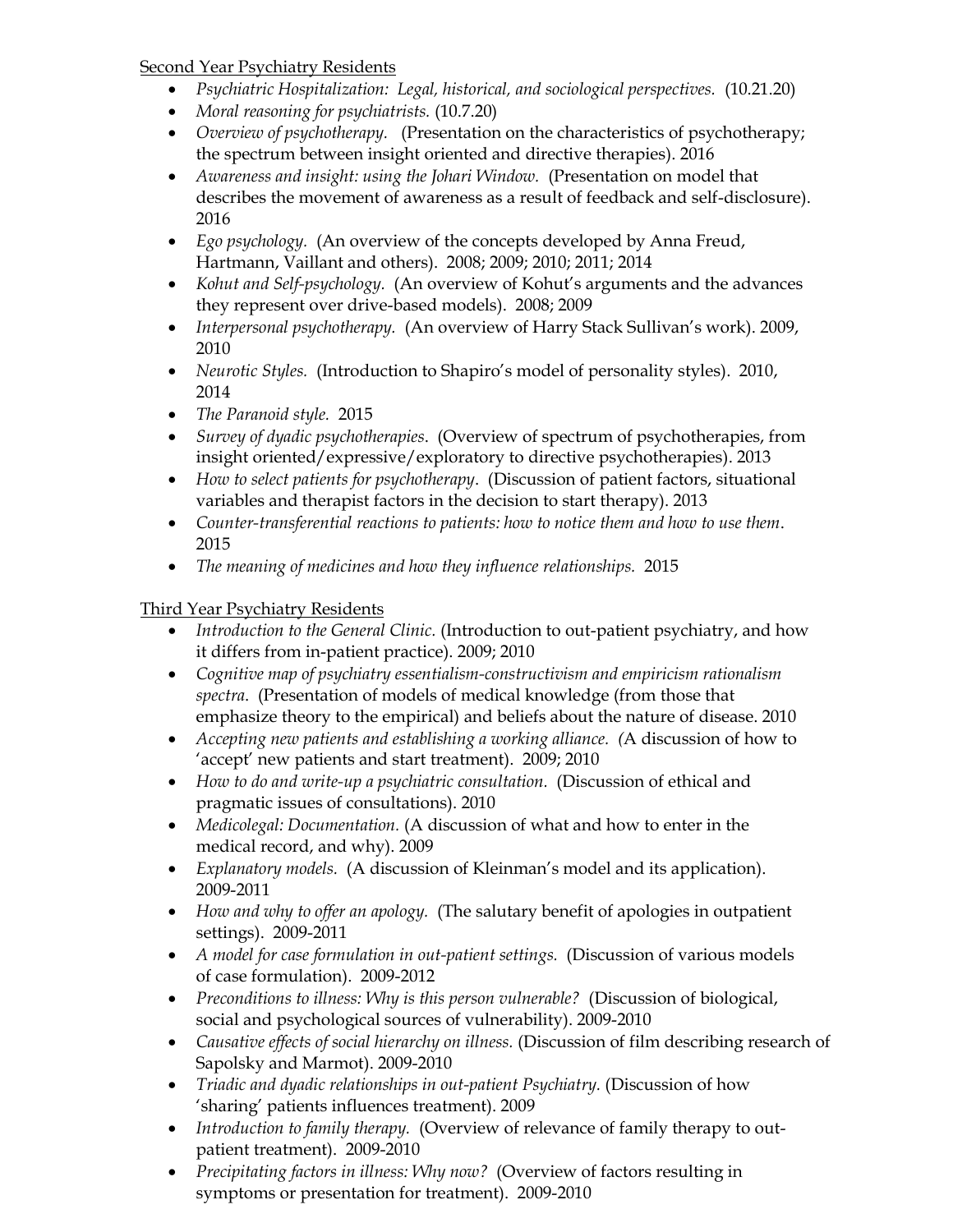- *Health-seeking behavior.* (Discussion of how and why people seek medical care). 2009-2010
- *Board-style interviews.* (Overview of how to do and present an interview). 2009
- *Trauma: what does it do?* (Examination of Herman's model of trauma and recovery). 2010
- *Life events.* (Relevance of significant events to onset of illness).
- 2009; 2010
- *"Accidents."* (Introduction to the psychoanalytic literature on 'motivated' accidents). 2009-2011
- *Medical illness and risk accumulation.* (The accumulation of hazards)
- 2009-2010
- *Gain in illness.* (Motivations to illness behavior). 2009-2010
- *Perpetuating factors: Why is this person still ill?* (Overview of maintaining factors in illness). 2009-2010
- *Systems issues.* (How the organization of health care delivery can maintain illness). 2010
- *Under-treatment.* (Causes and consequences of medical under-treatment). 2009- 2010
- *Termination.* (How to anticipate difficulties associated with termination of treatment). 2009-2010
- *Iatrogenesis.* (Ways in which treatment perpetuates suffering). 2009-2010
- *Disturbed socialization.* (How disease-onset interrupts secondary socialization). 2009-2010
- *Family dynamics and suffering.* (Examination of family-based factors (e.g., expressed emotion) that maintain illness. 2009-2010
- *Maladaptive coping.* (How some styles of coping sustain suffering). 2009-2010.
- *Stigma, shame and guilt.* (Psychological factors in maintaining illness). 2009-2012
- *Beliefs and cognitions.* (Overview of cognitive therapy's contributions to understanding illness-maintenance). 2009, 2010
- *Protective factors: Why is this person not more ill?* (Overview of biological, social and psychological protective factors). 2009, 2010
- *Recovery and resilience.* (Discussion of factors associated with resilience). 2009, 2010
- *Self-care and intelligence.* (Psychological protective factors). 2009, 2010
- *PPPP Model review.* (Review of preconditions, precipitating, protective, and perpetuating factors model of case formulation). 2009-2011

# Fourth Year Psychiatry Residents

- *Work niches after graduation* (Discussion of different work settings, selection bias on patients, control over practice, etc.). 2010
- *Overview of anxiety disorders* (Review of anxiety disorders, including neuroanatomic networks associated with fear and worry, treatment options and mechanisms (two lectures). 2010
- *What is professionalism?* (A social psychology-based model of professionalism and a typology of unprofessional behaviors). 2011, 2012
- *How to use psychotherapy supervision*. Third- and fourth-year psychiatry residents. 2012

# Other teaching:

- In-Patient Case conferences (faculty interviewer)
- Examiner for Clinical Skills Verification examination (2008-present)

# **Continuing Medical Education**

UNIVERSITY OF NEW MEXICO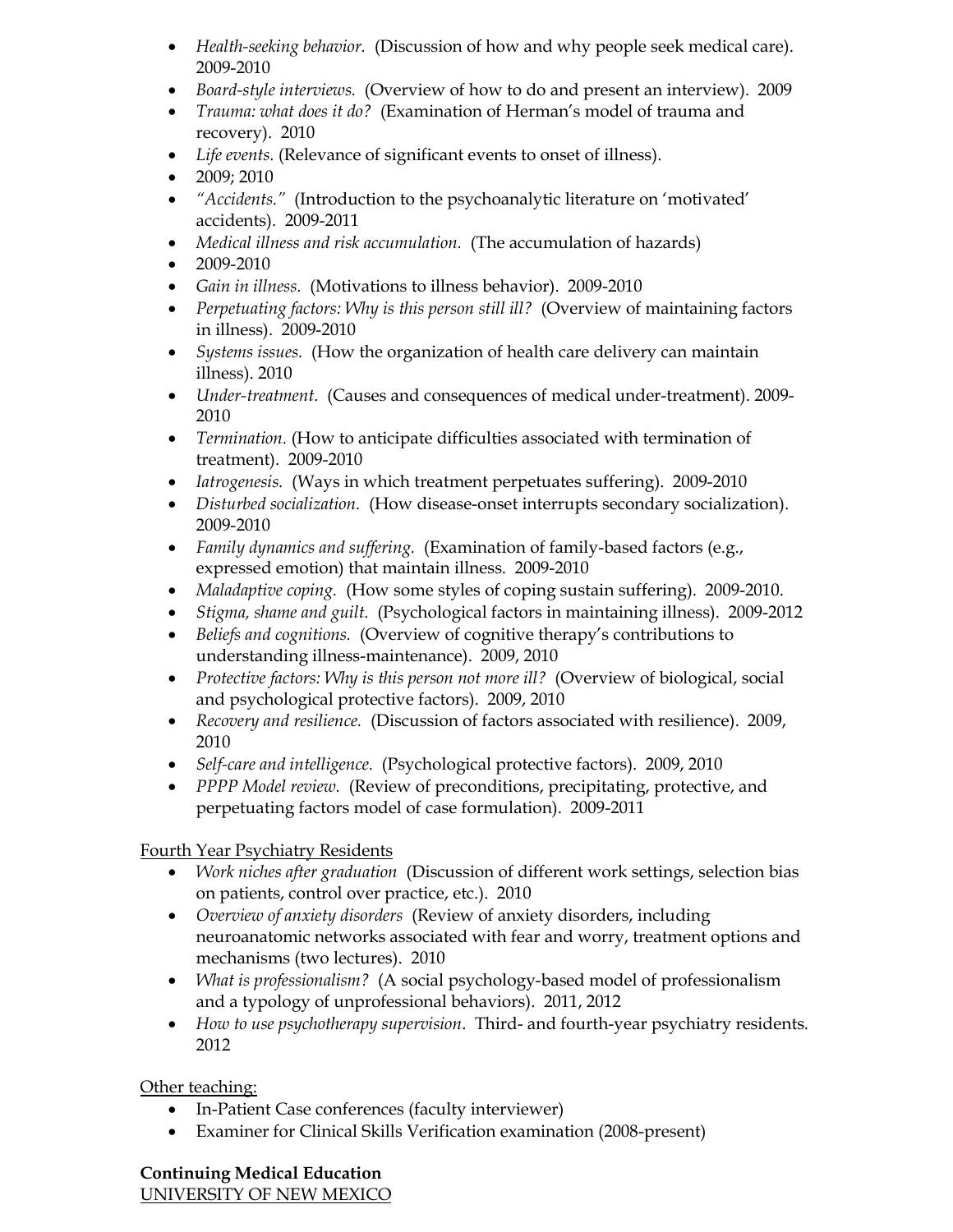*HSC Institute of Ethics Certificate Program in Clinical Ethics* Director.

- Overview of Clinical Ethics
- Worldviews
- Rights and Clinical Ethics (11.11.20)
- Decision-making (12/9/20)
- Ethics Case Formulation (2/24/21)
- Suicide  $\left(\frac{4}{21}\right)$
- Personhood  $(5/12/21)$
- Zebras in clinical medicine (6.9.21, with Brooke Baker MD JD, Stephen Lunderman DO)

*SOM Faculty Mentor Development Program.*

Facilitator, Communicating Effectively with Mentees. (2017-present)

#### *UNM HSC Leadership Academy*.

Facilitator, Negotiation and Conflict Resolution Seminar (2017) Faculty judge of junior faculty end-of-year leadership projects (2016 and 2018)

*UNM Faculty Mentor Development Program.* Facilitator, Communication and mentorship (2018)

*Ethics and Professionalism for Front-line Clinicians*—Webinar series (Designed 8 lecture series; 3 lectures given) (Collaboration between Indian Health Service and UNM Center for Rural and Community Behavioral Health, 2017)

- Overview of professional ethics
- Model of professionalism and how to respond to unprofessionalism

*The Mental Status Exam*—Webinar series (4 lectures) (Collaboration between Indian Health Service and UNM Center for Rural and Community Behavioral Health). Average of 70 participants

- Introduction to the mental status exam; observing the patient
- Voluntary and involuntary movements, speech and language, mood and affect
- Thought content and process, suicidality and homicidality
- Perception, insight and judgment, and cognitive assessment

*Introduction to Psychopharmacology for Primary Care Clinicians*—Webinar series (12 lectures) (Collaboration between Indian Health Service and UNM Center for Rural and Community Behavioral Health). (76-36 Participants)

- Introduction to psychopharmacology
- Diagnosis and treatment of Depressive Syndromes
- Diagnosis and treatment of Mania and Bipolar Disorder
- Diagnosis and treatment of Anxiety Disorders
- Use of Psychostimulants
- Diagnosis of sleep disorders and use of Sedative-Hypnotics
- Diagnosis and treatment of Substance Use disorders
- Special problems in psychopharmacology

*Professionalism.* The Ethics and Professionalism Seminar (Webinar--hosted by Indian Health Service TeleBehavioral Health Center of Excellence and UNM Center for Rural and Community Behavioral Health. Albuquerque. 2013)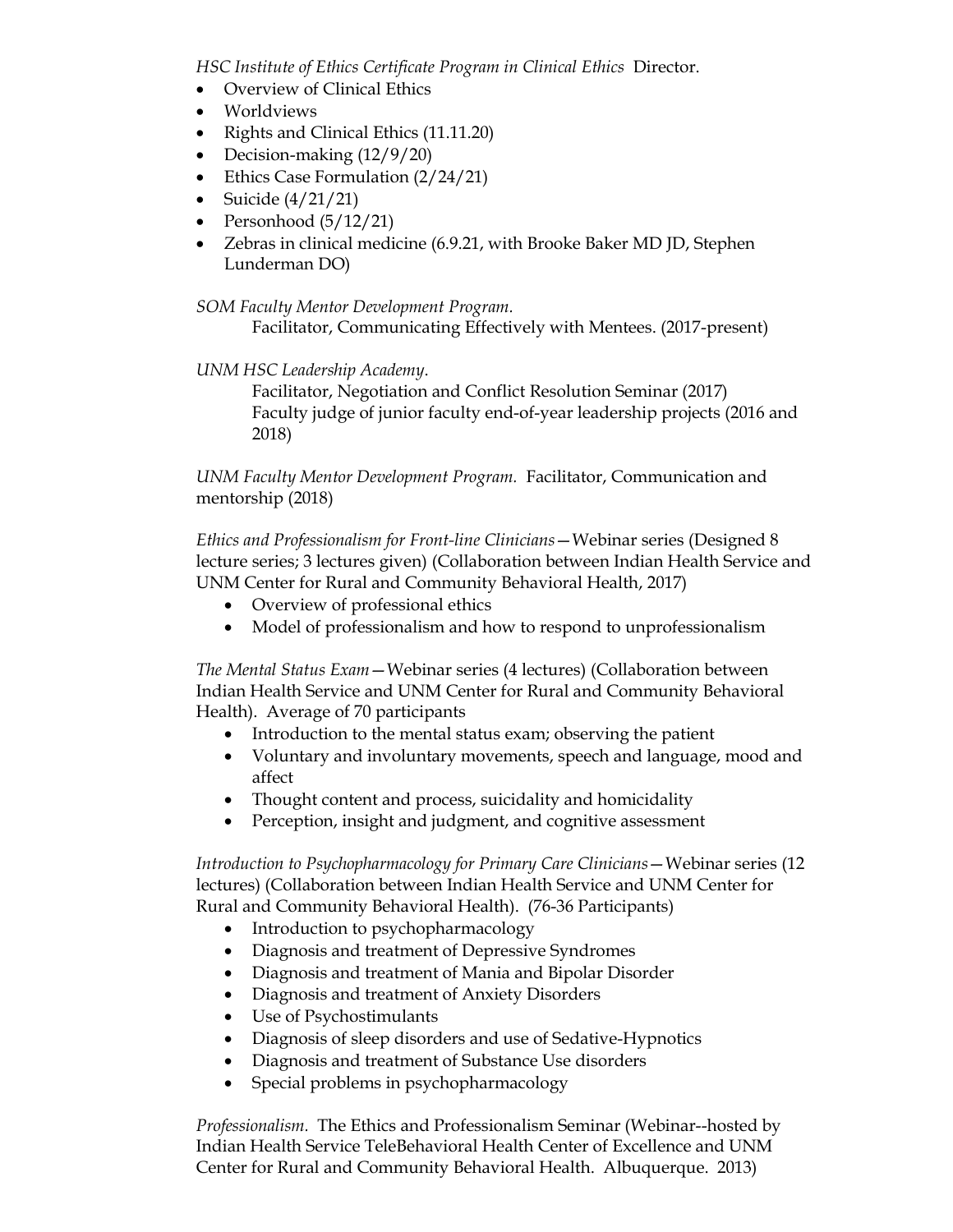*Practical psychology workshop series.* (2015-Present)

- Relational understanding of professionalism
- What is the Johari Window, and what can you see through it?
- Do you know how different you are from other people? Using DiSC to reveal personality profiles (With Shari Tompkins MBA)
- How to understand professionalism and how to interpret unprofessionalism.
- Dyads and Triads.
- Groups and Teams.
- Leadership and Followership.
- Three tasks of Leadership.
- Mistreatment as experience and as social problem.
- Anger in the workplace.
- How not to make decisions.

*Physician Burnout* (UNM ECHO program, Rheumatology Program, 10.5.15)

*Conflict Mediation training for UNM Faculty* (UNM Ombuds Office, 2014-Present)

## BROWN UNIVERSITY

## Department of Psychiatry and Human Behavior

## First Year Psychiatry Residents

• *Psychiatric interviewing and assessment.* (An introduction to the varieties of interviews and assessment models in clinical psychiatry—8 lectures. 1999

## First and Second year Psychiatry Residents

- *Supportive psychotherapy.* (Overview of the goals and methods of supportive therapy, and how it differs from other forms of therapy—4 lectures). 2003; 2004
- *Psychodynamic psychotherapy.* (Introduction to drive, ego, self, object relations schools of psychoanalytic psychotherapy). 2003; 2004
- *Case formulation.* (A discussion of the limitations of diagnosis and the advantages of a formulation that links predisposition, precipitating factors and maintaining factors in illness—3 lectures). 2003; 2004; 2005
- *Introduction to psychiatric nosology and DSM.* (A discussion of the origins of DSM III and how it differed from previous schemas). 2003; 2004

## Third Year Psychiatry Residents

• *Psychopharmacology and psychotherapy.* (A discussion of the integration of psychotherapy and medication management of psychiatric illness and suffering—3 lectures). 2004; 2005

## CAMBRIDGE HEALTH ALLIANCE/HARVARD UNIVERSITY MEDICAL SCHOOL Department of Psychiatry

## *Culture Rounds* (1999-2002)

With Andrew Lagomasino, Psy.D., founded a series of presentations by researchers on the interface between culture, health and illness. The audience included clinicians and researchers in the Cambridge Hospital/Harvard University communities.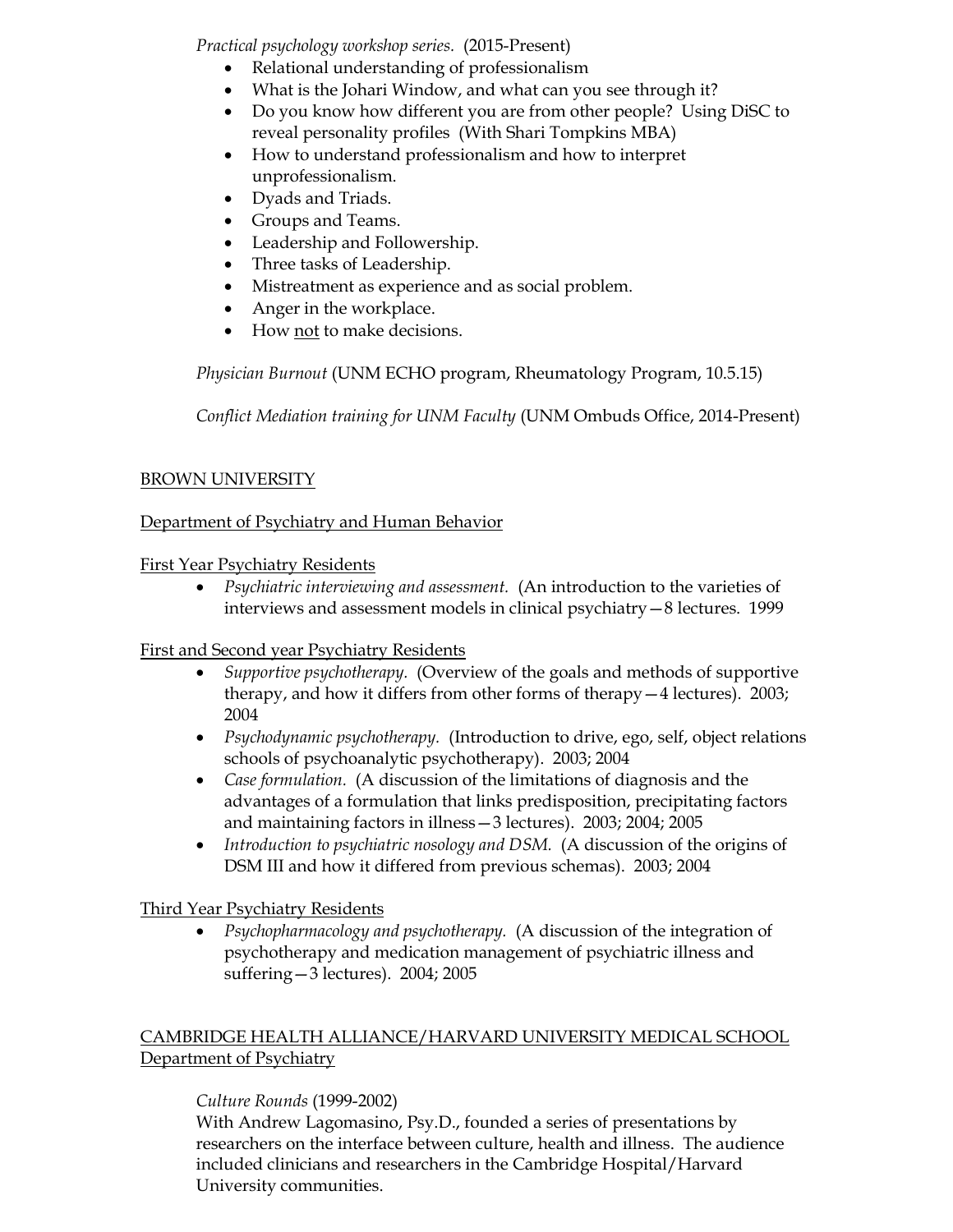Speakers included:

- Arthur Kleinman, M.D. (Professor, Departments of Social Medicine and Anthropology, Harvard) *Local Biology: The mind-brain-society connection in society*. (1.12.2000)
- Byron Good, Ph.D. (Chair, Department of Social Medicine, Harvard) *The 'Subject' and 'Subjectivity' in Psycholical Anthropology: Reflections on Psychoses and Mad Violence in Indonesia*. (11.9.1999)
- Alex Cohen, Ph.D., (Social Medicine, Harvard) *Making sense of self and place: Narratives and reflections on working with the homeless on Skid Row*. (3.8.2000)
- Sylvia Halperin, Ph.D. (Latino Mental Health, Cambridge Health Alliance)
- Margaret Lanca, Ph.D. (Portuguese Mental Health, Cambridge Health Alliance) *The inter- and intra-psychic role of language in bilingual and bicultural psychotherapies*. (4.22.2002)
- Drew Westen, Ph.D. (Associate Professor, Department of Psychology, Harvard University, Director, Department of Psychology, Cambridge Health Alliance) *Beyond the binary opposition in psychological anthropology: integrating contemporary psychoanalysis and cognitive sicence*." (10.13.1999)
- Amaro Laria, Ph.D. (Latino Mental Health, Cambridge Health Alliance) *Voices, visions and possession experiences: can they be normal? The case of Cuban spiritist mediums*. (2.25.2002)
- Doris Chang, Ph.D (NIMH Fellow, Social Medicine, Harvard) *Cultural conflicts: Negotiating solutions to domestic violence in Asian immigrant communities*. (1.28.2002)
- Vida Kazemi, Ph.D., Devorah Meshoulum, LICSW, Rakshanda Saleem Ph.D., Mauricia Alvarez, Ph.D. *Post-September 11th psychotherapy: Stereotype, projections, and fantasies in the cross-cultural therapeutic dyad*. (11.19.2001)

*Motivational interviewing and psychoanalysis*, Allan Zuckoff, Ph.D.

• I invited Dr. Zuckoff, a psychologist with the chemical dependency service at University of Pittsburgh, to the Grand Rounds at the Cambridge Health Alliance. He discussed the overlap in theory and in practice between MI and psychoanalysis. (3.14.2000)

*Healing and annihilation: Psychiatric research and practice in the era of Nazi eugenics*, Volker Roelcke, M.D.

• I invited Dr. Roelcke, now Chair of History of Medicine at University of Giessen, Germany, for Grand Rounds at the Cambridge Health Alliance, to present on his historical research into psychiatric practice and ethics during the Nazi era. (4.11.2001)

# *History of Psychiatry Discussion Group, Harvard University*

• I was invited by the leader of the group and prominent historian of psychoanalysis, Paul Roazen PhD, to participate in the occasional discussion group. Topics of discussion included Karl Jaspers phenomenology (Nassir Ghaemi MD) and Harry Stack Sullivan's techniques (Leston Havens MD).

First Year Psychiatry Residents

• *Working with immigrants and interpreters.* (Examination of how interpreters influence the delivery of care in psychiatric settings). 2000

Third Year Psychiatry Residents

• *Introduction to case formulation.* (Discussion of the difference between diagnosis and formulation, and the elements of a 'thick' formulation). 1999.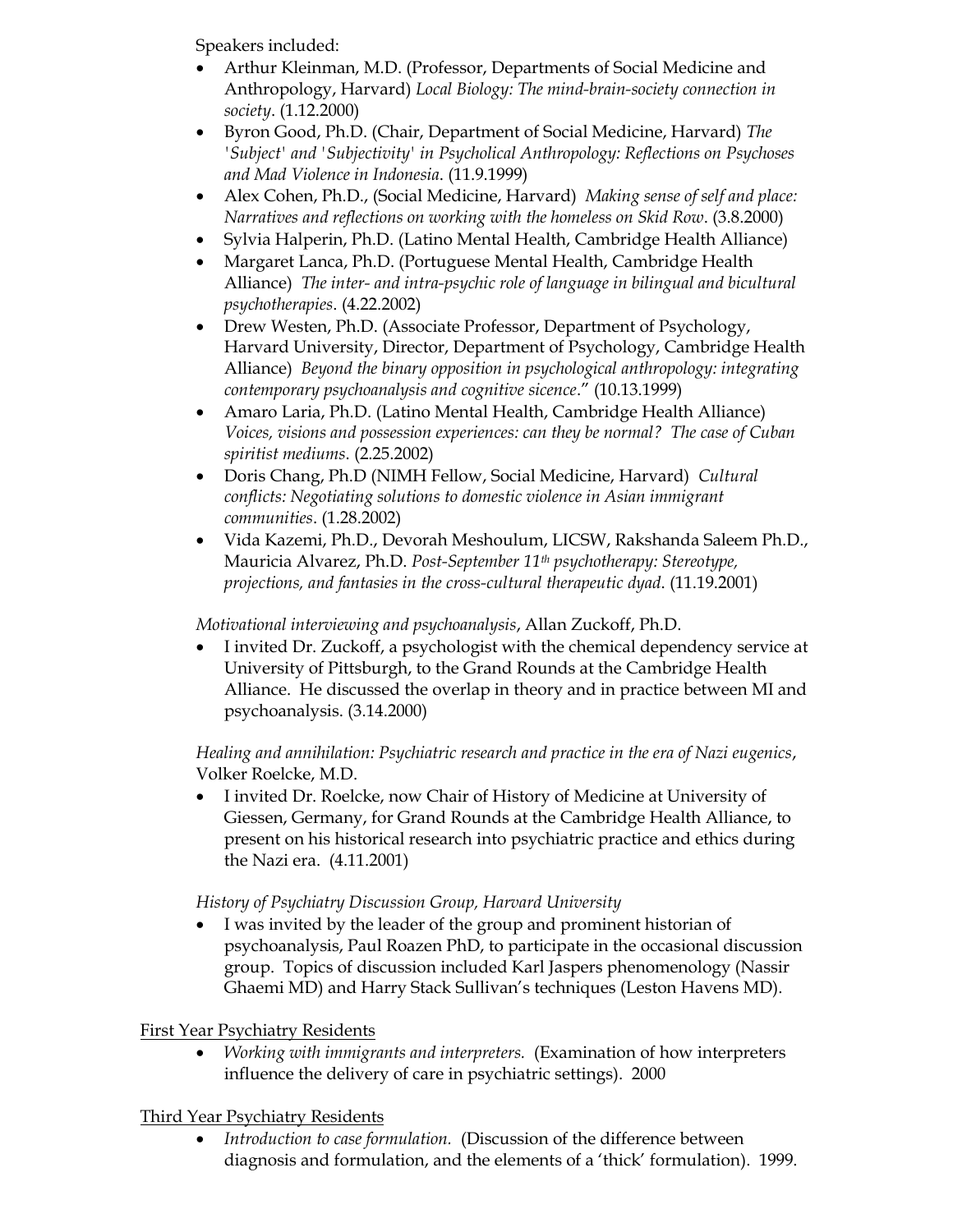- *Diagnosis: philosophical and practical issues in nosology.* (Discussion of the origins and use of classificatory systems in psychiatry). 1999
- *Political economic views on psychiatric illness.* (Examination of political economic models of illness causation and treatment). 1999
- *Recurrence and relapse in depression.* (Presentation of Kupfer's research program and findings). 1999
- *Primer on Interpersonal Psychotherapy.* (Presentation of Klerman's model of IPT). 1999
- *Immigration.* (Description of the loss and recreation associated with immigration). 2000; 2001; 2002
- *Stigma and shame.* (Examination of Goffman's model of shame and the presentation of self). 2000; 2001
- *Pharmaceutical marketing and psychiatric practice.* (Examination of the methods of marketing medicines). 2001

## **CURRICULUM DEVELOPMENT**

UNIVERSITY OF NEW MEXICO

Health Sciences Center

- *Certificate Program in Clinical Ethics (2020-present)*
	- I developed an eight-month biweekly seminar series to provide an foundation in clinical ethics for selected members of the HSC campus. The series is taught by myself and members of the School of Medicine, University of New Mexico and Central New Mexico University faculty. Topics include illness as lived experience, worldview, normative ethics, decision-making; engagement, case formulation, and facilitation; futility; death; suicide; personhood; substituted judgment; among others.

• *Practical Psychology workshop series (2014-present)*

I developed a series of workshops (four per year) for all members of the HSC campus to introduce concepts from the social sciences and management science to teachers, administrators and learners. The goal was to encourage the adoption of evidence based knowledge into their practices. Topics that were presented included: group dynamics (dyads, triads, small groups, large groups); leadership and followership; awareness and blindspots; personality and work; defining professionalism; understanding and responding to unprofessionalism.

Department of Psychiatry

• *Psychiatric case formulation and treatment (PGY III; 2009-2013)*

In 2009 I developed a year-long seminar series for third-year psychiatry residents. The goal of the series was to provide a structure and content for comprehensive and integrated caseformulations.

The series was organized into four sections, each section comprised of presentations pertinent to a question: why is this person vulnerable (preconditions)? Why is this person developing symptoms now or why is this person presenting for treatment now (precipitating factors)? Why is this person still ill (perpetuating factors)? And, why is this person not more ill (protective factors)?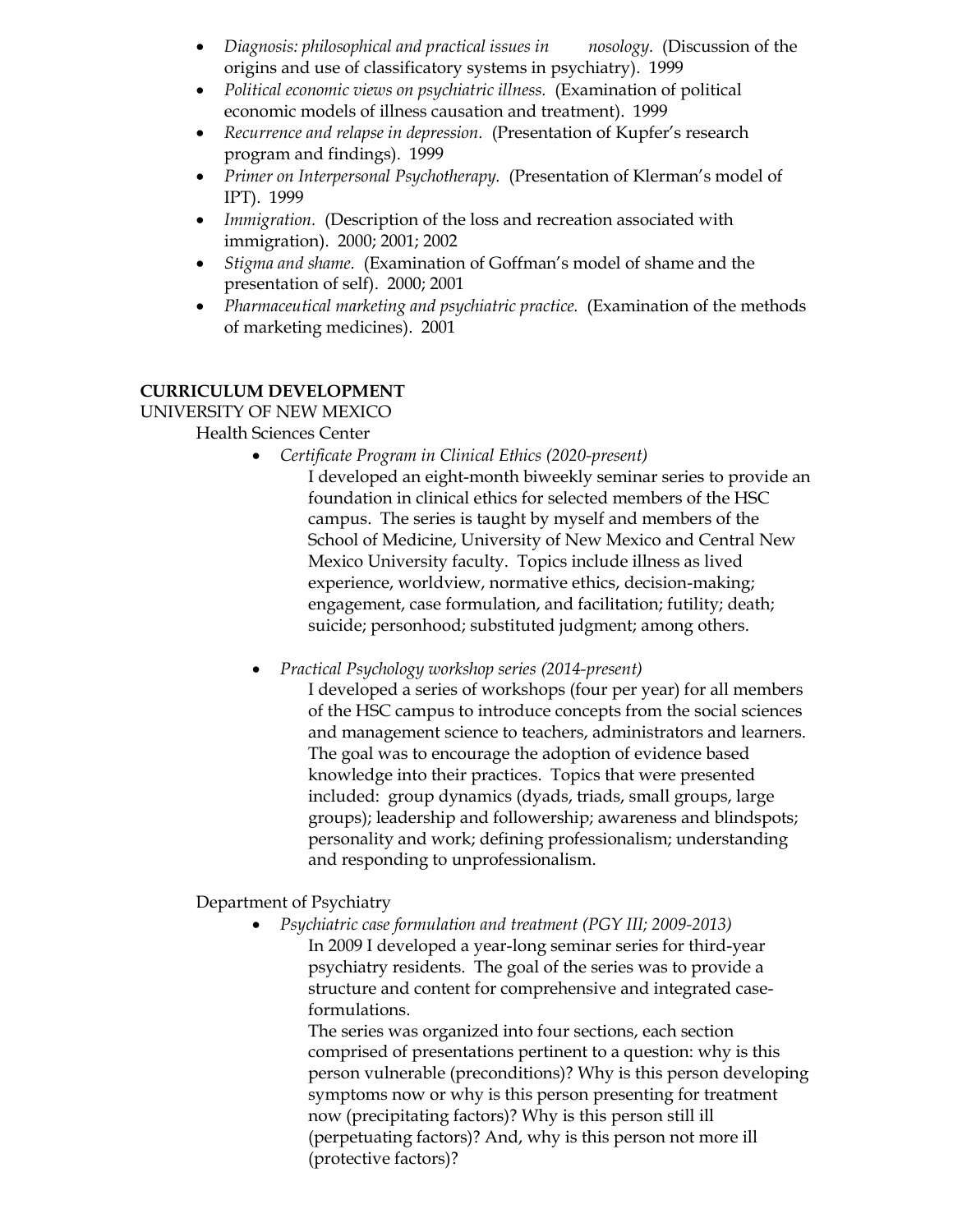The reason for organizing the lectures in this way was to help residents to organize the information thematically, and to provide a structure by which to organize their case-formulations.

• *The psychiatric interview (PGY I; 2008-2012)*

I developed a nine-month seminar series for first-year psychiatry residents to provide an introduction to the principles of psychiatric interviewing. Topics addressed included: what is an interview? Issues pertinent before meeting the patient (i.e., anxiety, safety, the influence of setting); meeting the patient (i.e., how to start, interview strategy); the internal experience of certain psychiatric states; the mental status examination; neuropsychological assessment.

• *The et cetera seminar series (PGY I; 2009-2012)*

This seminar series introduces topics of relevance to first-year psychiatric residents, and topics that are mandated by ACGME. Topics include the history of psychiatry; 'organic' psychiatry; risk management; ethics; theories of learning and teaching; somatic treatments (e.g., ECT, DBS, VNS); diagnostic technologies; ethnopsychiatry and social psychiatry.

- *Psychopathology seminar series (PGY I and II; 2009-2012)* I worked with Dr. Stephen Lewis to organize a nine-month seminar series on the major forms of psychiatric illness to a combined class of first- and second-year residents. I presented lectures on DSM nosology, Delusional Disorder and Body Dysmorphic Disorder.
- *Introduction to psychotherapy (PGY II; 2009-2016)* Dr. Jeffrey Katzman and myself presented a nine-month seminar series to second-year residents on psychodynamic approaches to psychotherapy. I presented lectures on Ego psychology, Self psychology, Eriksonian adult development, interpersonal psychotherapy.
- *Case-conferences for PGY II residents (2009-2010)* In 2009 I re-started a case conference series for the second-year residents. The educational goal was to give residents the opportunity to observe attendings' interviewing styles. In 2010 the series was transferred to the in-patient chief resident.

Indian Health Service, Albuquerque

• *Pharmacological treatment of mental illness.*

I designed and presented an eight-lecture series on the use of medications in psychiatry. Topics included an overview to somatic therapies, diagnosis and treatment of mania, depression, anxiety psychosis. The use of medications for dyssomnia, attentional problems, substance use problems. The series was subscribed to by mental health clinicians throughout the country.

• *The Mental Status Exam.* 

I designed and presented a four-lecture series on the mental status exam for community-based primary care providers and mental health clinicians at IHS clinics throughout the country. Topics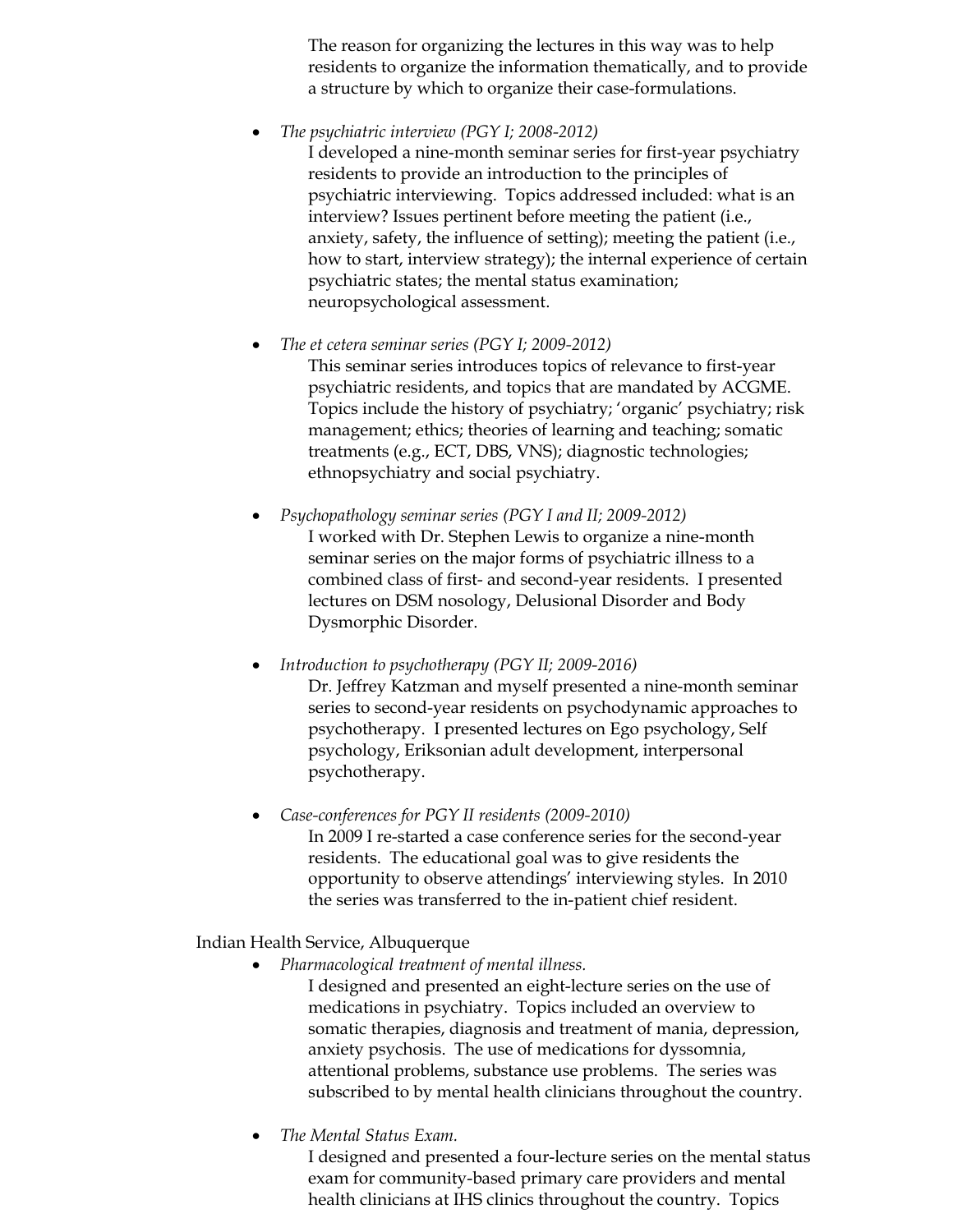included observation, speech and language, mood and affect, thought process and content, cognitive capacity and intelligence, perception, insight and judgment.

• *Ethics and Professionalism*

In a collaboration between Indian Health Service and UNM Center for Rural and Community Behavioral Health, I designed an 8 webinar series to introduce practical ethics to frontline clinicians who work in the Indian Health Service. (2017) I presented three webinars:

- o Overview of professional ethics
- o A model of professionalism and how to respond to unprofessionalism
- o Ethics and psychotherapy

University of New Mexico Department of Anthropology

• *Survey of Medical Anthropology (Anthropology 340; 2009)* I organized and taught a semester-long course on topics from medical anthropology. Students were Juniors and Seniors in the anthropology department.

### BROWN UNIVERSITY

Department of Psychiatry and Human Development

• *Psychiatric Interview Styles*

I presented a seminar series to first-year psychiatry residents on the psychiatric interview, including modifications pertinent to different psychiatric settings (e.g., in-patient, out-patient, consultation-liason, emergency room, family interviews).

• *Psychopathology seminar series (PGY I and II)*

I coordinated the basic psychopathology seminar series for firstand second-year residents. This involved attending the seminars and curriculum committee meetings for on-going assessment and modifications.

## Brown University Department of Anthropology

- *Healers and Healing (ANP 66H; 2008)*
	- I taught a semester-long seminar series to undergraduate (Freshmen) students. The course covered topics including studying healers; medical systems; medical knowledge; becoming a healer; representations of healers in the media; hierarchies of resort; the roles of the patient; power; performance in healing; diagnosis and divination.

#### CAMBRIDGE HEALTH ALLIANCE/HARVARD MEDICAL SCHOOL

The Cambridge Hospital

- *PGY III Core seminar series (1999-2000)*
	- I organized a seminar series for third-year psychiatry residents. Topics covered included psychiatric epidemiology, politicaleconomic influences on the prevalence of psychiatric disease, cultural influences on illness presentation, interpersonal psychotherapy, and models of disease recurrence.
- *Cultural competency (PGY II; 2002)*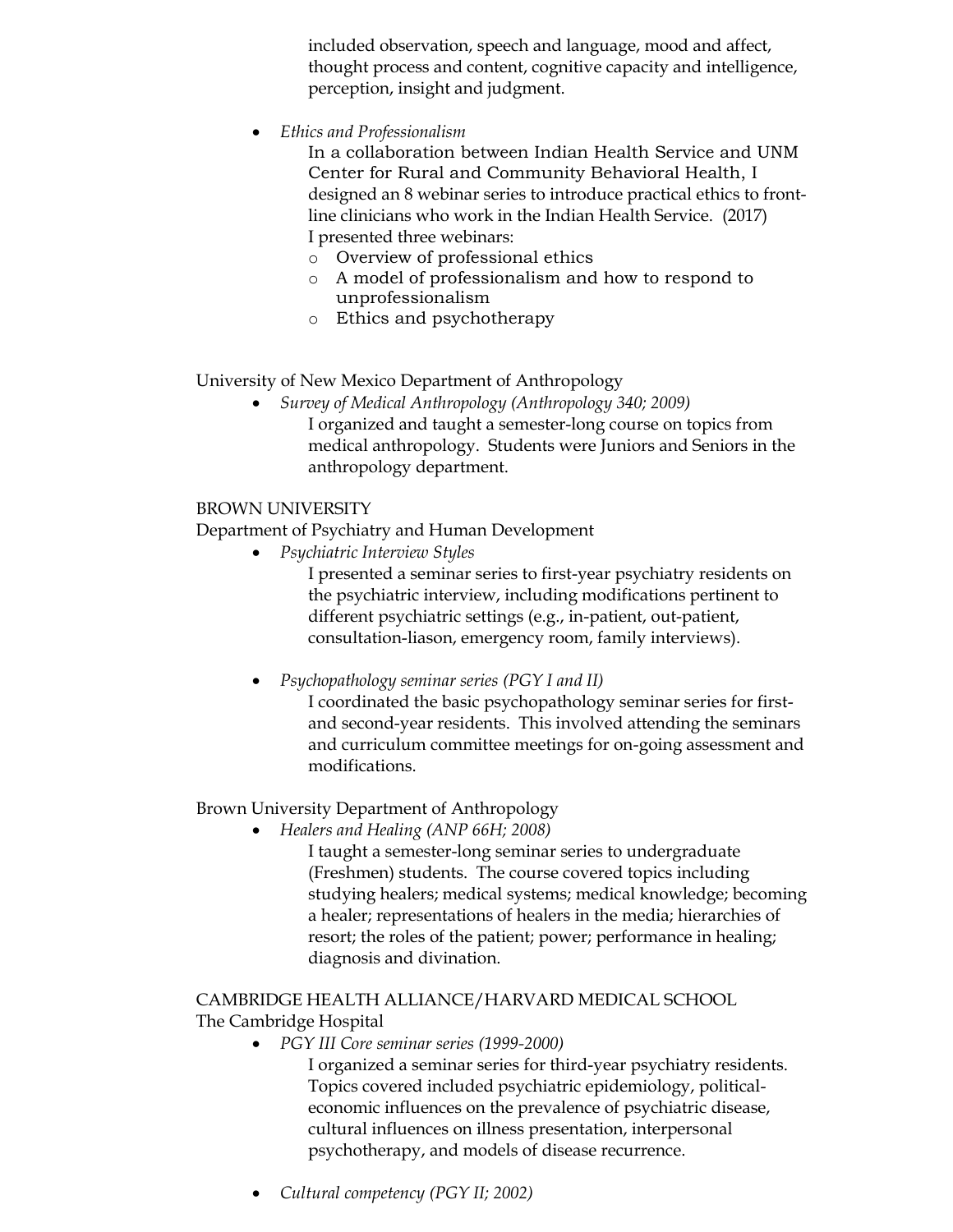With Amaro Laria, Psy.D., I organized and presented lectures in a four-lecture series that addressed cultural competence in psychiatric assessment and treatment.

## **OTHER TEACHING AND STUDENT MENTORING ACTIVITIES**

- Tutor:
	- o Psychiatry block (4 weeks, 2009, 2010, 2011, 2012, 2013, 2014, 2015)
	- o Cardio-pulmonary-renal block (10 weeks, 2009)
	- o Genetics and neoplasia (4 weeks, 2009)
	- o Ethics and Professionalism PIM (6 sessions, 2011, 2012)
- Facilitator and instructor, Mental Status Exam (2009)
- OSCE assessor (2009)
- Trainer for OSCE standardized patients (2009)
- Practical Immersion Experience Circuit Rider (Ruidoso, 2009, 2010, 2011, 2013; Taos-Picuris 2014; Shiprock 2014; Angel Fire 2016)
- Narrative strand (2010)
- Interviewed by John Sadler MD (UT Southwestern) for Psagacity (https://psagacity.org/), a series of audiovisual records on philosophy in medicine.

## **SERVICE**

Present patient care activities

- Psychiatry and Psychology Faculty Clinic I provide psychotherapy and psychopharmacological treatment to patients from the wider Albuquerque community and to UNM employees.
- Staff Psychiatrist, UNM Assertive Community Treatment Team. I am one of two psychiatrists on a multidisciplinary team providing treatment to clients with chronic and severe mental illness living in the community.
- Staff Psychiatrist, Psychiatric Emergency Services I provide direct care (assessment, treatment and referral recommendations) to patients in an emergency room setting. I supervise and educate second-year residents on their two one-month rotations.
- Contract Psychiatrist, UNM Community Behavioral Health Team. I provide telepsychiatry services to the Indian Health Service (Spirit Lake Reservation, North Dakota).

## Past patient care activities

University of New Mexico

• *General Clinic*

As medical director of the General Clinic, I was responsible for the quality of care provided to patients. I provided supervision to residents and ensured safe and appropriate treatment to patients.

• *Out-patient Pain Clinic*

I provided supervision to fellows in the Pain Fellowship, Department of Anaesthesia, and direct psychiatric consultation to patients in the pain service. (8.2008-1.2009)

#### Brown University

• *Brown University Psychological Services*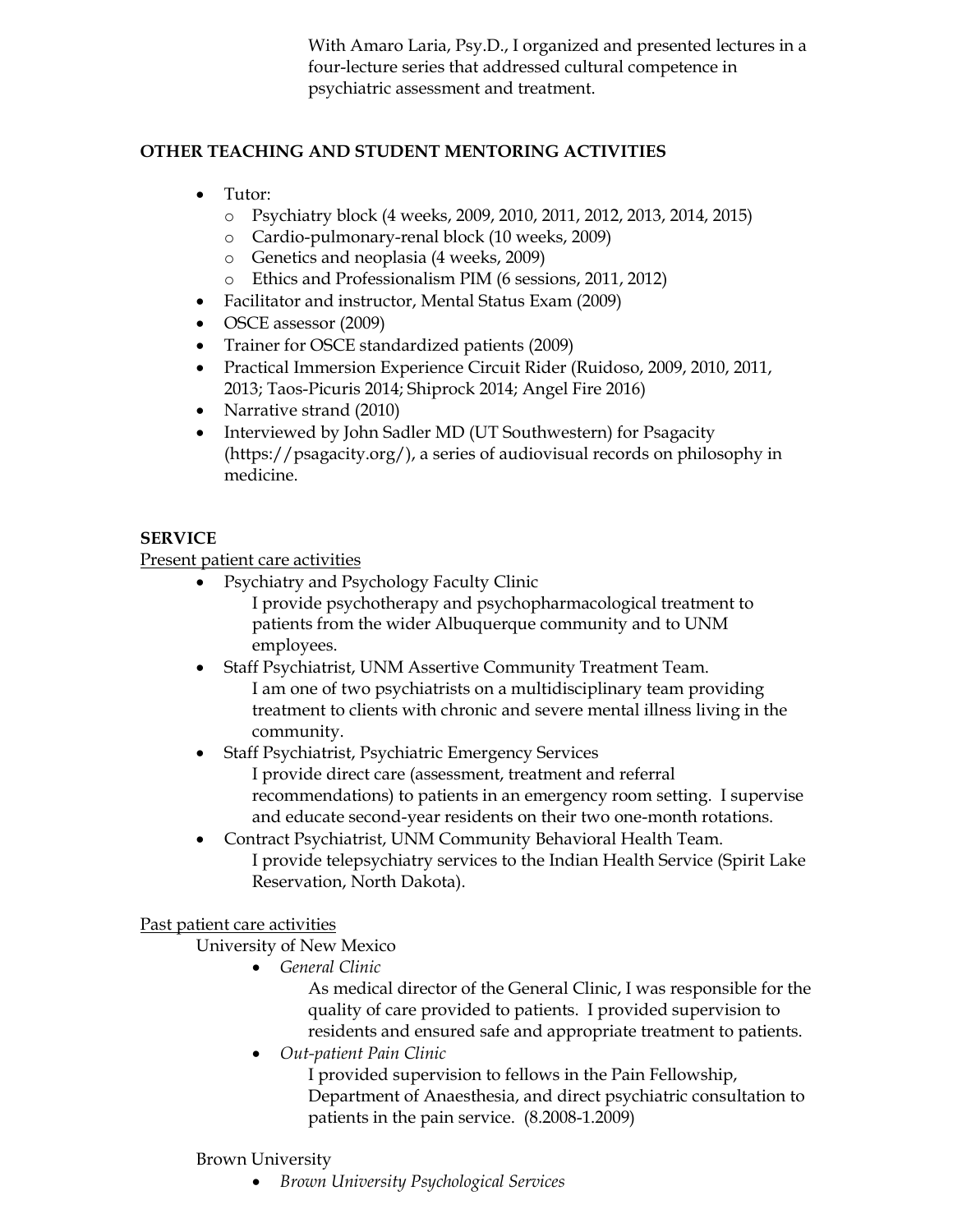I worked as the psychiatrist on a team providing psychiatric assessment and treatment to undergraduate, graduate and professional students. I also provided consultations to the primary care providers at the Brown University Health Services. (9.2005-5.2008)

Providence, Rhode Island

• *Private Practice*

I started and maintained a solo practice in Providence. I provided psychotherapy and psychopharmacological treatment. (9.1999- 3.2006)

Cambridge Health Alliance

• *Portuguese Mental Health Team*

As medical director I provided direct care to Portuguese-speaking patients (mostly from Portugal and Brazil) and participated in the administration of the team. (9.2008-12.2002)

- *Latino Mental Health Team* I served with other members of the Latino mental health team, providing psychiatric assessment and treatment to Spanishspeaking patients. (7.2000-6.2001)
- *Out-patient Mental Health Team*

I was the lead psychiatrist on a multidisciplinary team which provided direct care to out-patients, and supervision to trainees from psychiatry, psychology and Harvard medical school.

## **Committees**

State of New Mexico

- *Ethics subcommittee to the Medical Advisory Team* 2020 (Chair, Rob Schwartz JD)
- *Covid-19 Vaccine Distribution Planning Committee (2020)*

# UNM

- *Respectful Campus (C-09) Policy Review* 2015-2016 (Chair, Jackie Hood PhD)
- *President's Ethics Task Force* 2019-2020 (Chair, F.Cordova JD)

# UNM Health Sciences Center

- *Medical Aid-in-Dying Workgroup* 2021 (Chair, Mike Richards MD)
- *Ethics Committee*, 2019-present, Chair.
- *Selection Committee for Dean of College of Nursing* (Chair, Richard Larson MD PhD), 2018
- *SOM Professional Improvement Committee* Chair, 2011-present
- *University of New Mexico Hospital Medical Staff Professionalism Committee*  Chair, 2012-2018
- *Employee Engagement and Organizational Alignment Steering Committee (Chair, Martha McGrew MD)* Member, 2015-present
- *HSC Academic Affairs Committee* (Chair, Amy Levi, PhD.) Member 2011 present
- *Interprofessionalism Committee (Chair, V.vanLeit, Ph.D.)* Member, 2011-12

# UNM Hospital

• *Medical Aid-in-Dying Planning Committee* (2021)